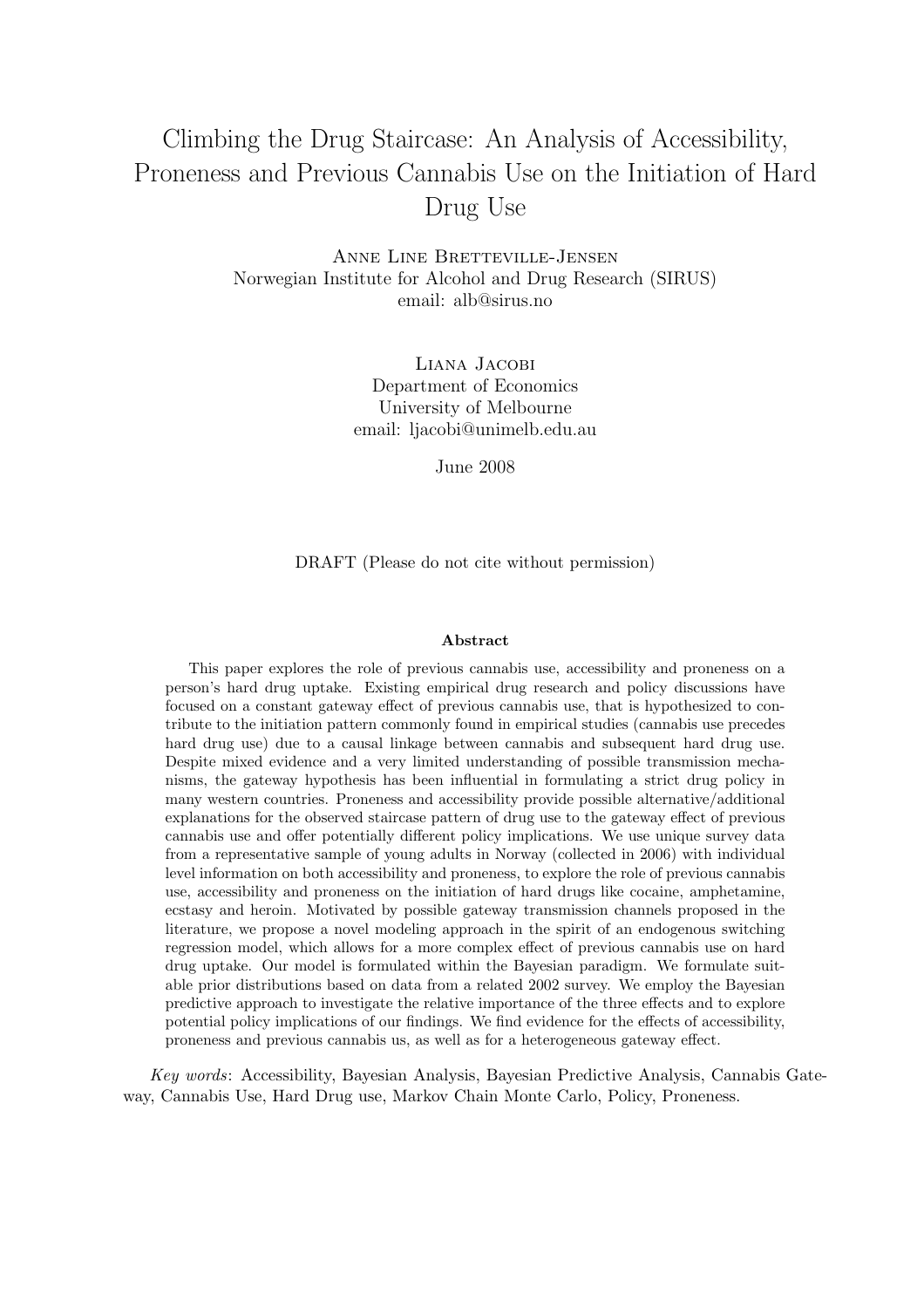### 1 Introduction

Cannabis is the most widely-used illicit drug in Europe, Australia and North America and an increasing number of people are seeking treatment for cannabis use (EMCDDA 2007; UN 2007). In many EU countries prevalence figures are higher now than ten years ago. An interesting and important question is whether the widespread cannabis use will also lead to an increased number of hard drug users. The question emerges because one of the most robust findings in the epidemiology of illicit drug use is the initiation pattern, where most illicit drug users seem to have started with legal drugs like cigarettes and alcohol before proceeding to cannabis and subsequently, if further involvement, to hard drugs (Kandel 2002). Very few hard drug users go straight to heroin without previously having used several other drugs, and cannabis is often the first of the illegal drugs being used. Kandel (1975), employing a US sample, was the first to point out this "staircase" but a similar pattern has been retrieved in many subsequent studies of drug initiation (Kandel 2002).

The observed staircase pattern of illegal drug initiation has led to the so called gateway hypothesis which states that the use of a cannabis increases the risk of using a hard drug later on, i.e. it claims that there is a causal relationship between the various drugs. The existing empirical work has focused on examining whether there is such an effect. Many studies report to have found a positive "gateway" coefficient on previous cannabis use (e.g. DeSimone 1998, van Ours 2003, Fergusson et al 2006, Melberg et al 2007 and Bretteville-Jensen et al 2008) whereas Pudney (2003) and Beenstock and Rahav (2002) found weak or no support for the hypothesis. Despite the mixed and limited evidence for a gateway effect, the hypothesis has been influential in formulating a strict drug policy in many western countries and opponents of decriminalizing cannabis often refer to the assumed causal relationship in their argumentation.

There are, however, possible alternative or additional explanations for the observed higher probability of hard drug use among cannabis users that do no claim a causal relationship between the two and may lead to different policy recommendations. First, a common proneness against deviant behavior may lead some subjects to consume illicit drugs, and cannabis is just used prior to others because it is cheaper and more readily available. Excessive drug use is then viewed as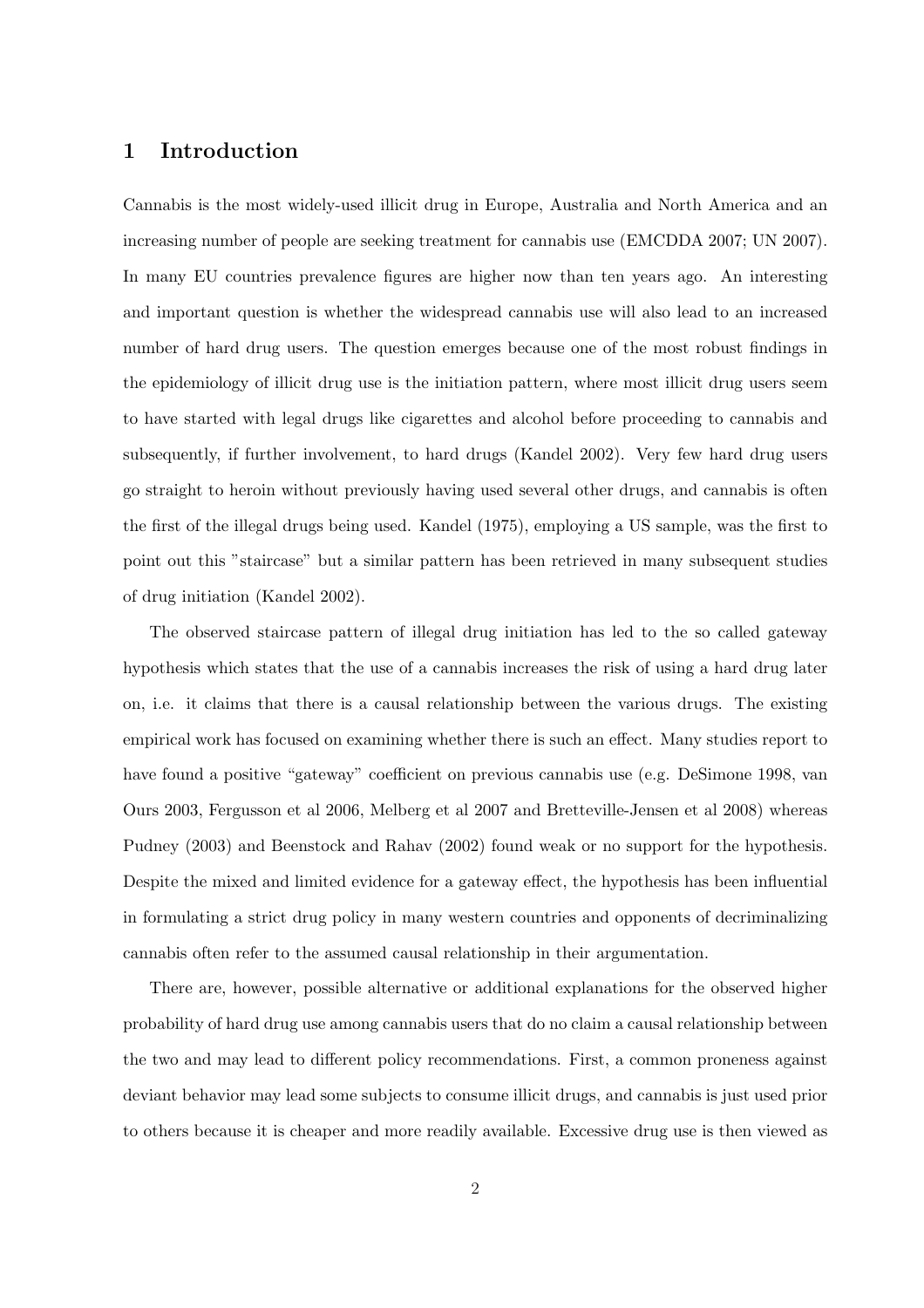one out of many potential responses to unfavorable genetic endowments or traumatic childhood experiences. If people with a certain vulnerability have an increased risk for drug use, there may be no causal link between cannabis and hard drugs that explain the familiar initiation pattern (Morral et al. 2002). Second, accessibility (economic, cultural and/or physical) to the different illicit drugs will vary and may explain the observed initiation pattern. Accessibility may to a large extent also vary between youngsters, as some people have better knowledge of how and where to obtain drugs, what prices to pay etc. and drug use is more accepted in some youth cultures than in others.

In this paper we investigate the role accessibility and proneness factors and previous cannabis use (gateway) in explaining a subject's probability of hard drug uptake and explore potential policy implications of our findings. We employ a novel modeling approach to explore the potentially complex nature of the effect of previous cannabis use on hard drug uptake. As pointed out in recent literature (e.g. Fergusson et al. 2006, Kandel et al 2006), the mechanisms which could drive the effect of previous cannabis use on hard drug use are not well understood and require empirical investigations. A number of possible transmission mechanisms channels have been discussed in the recent literature (see e.g. Pudney 2003, Melberg et al. 2007): 1) the use of cannabis may create a psychological or physiological need for stronger narcotic experiences; 2) personal experiences with cannabis may reduce the credibility in warnings against hard drugs; 3) having used one illegal drug may lower the threshold for trying also another drug; 4) obtaining and using cannabis may induce contact with hard drugs users and dealers whom they would not otherwise have met. However, existing work has focused on testing for a constant gateway effect that has been modeled in terms of a control variable for previous cannabis use. In some cases a control for intensity of previous use or the effect of early initiation have been tested. As the effectiveness of a policy will depend not only on the role of accessibility and proneness factors versus the gateway effect, but also on which mechanism(s) drives the latter, a better understanding of the mechanisms would be very valuable for policy purposes.

Our analysis exploits a unique survey of young Norwegians that in 2006 collected detailed data on drug use and initiation patterns, and which also provides a number of subject-based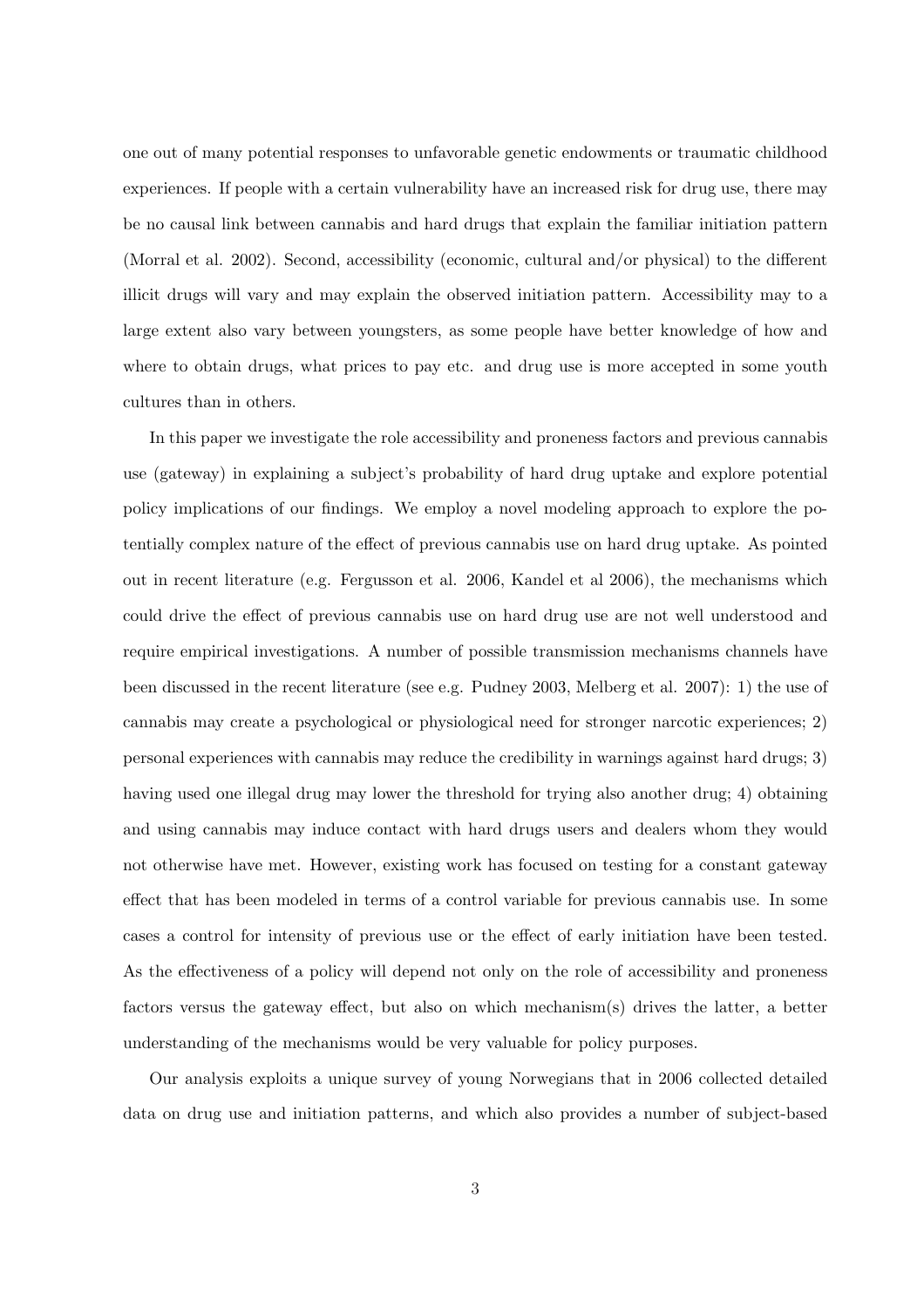variables on drug accessibility and proneness. Despite this relatively rich data set, there may be unobserved factors, such as genetic factors, that can influence both the initiation of cannabis and hard drugs. We therefore base our empirical analysis of the three effects on a joint model for cannabis use and hard drug uptake. To account for the likely complex nature of the gateway effect, hard drug uptake is modeled as partial (endogenous) switching regression model where we estimate a hard drug model under each previous cannabis use state. Motivated by the proposed transmission mechanisms, the model allows for a direct constant effect of previous cannabis use and also for an effect via accessibility to hard drugs (hereafter termed "the extended gateway effect").

Our model is formulated within the Bayesian paradigm. We exploit information from a similar (but more restrictive) 2002 survey of young Norwegians to formulate our prior assumptions about the model parameters. The estimation of the model is based on Markov Chain Monte Carlo simulation methods, thus avoiding a solution via the optimization of the likelihood which can be challenging in such type of models. Further, we employ the Bayesian predictive approach to analyze the relative importance of the three effects on the probability hard drug uptake. We estimate the marginal predictive probabilities of hard drug uptake under no and previous cannabis intake to quantify the effect of previous cannabis use and compute, for example, average marginal effects of accessibility, proneness and previous cannabis. We also use the predictive approach to investigate various policy relevant scenarios. One advantage of the Bayesian predictive approach is that the predicted probabilities are based on the posterior distribution of the parameters rather than point estimates. Given the limited availability of strictly exogenous control variables in this type of problems a number of relevant coefficients are often estimated with a low precision. In the predictive analysis under the Bayesian paradigm this imprecision is accounted for directly trough the posterior distribution. Suitable Markov Chain Monte Carlo methods for the model fitting and predictive analysis are developed in the paper, building on work by e.g. Chib (2007) and Chib and Jacobi (2007).

Overall, a robust finding that emerges from our analysis is that all three effects contribute to the observed higher hard drug use pattern among cannabis users, of which previous cannabis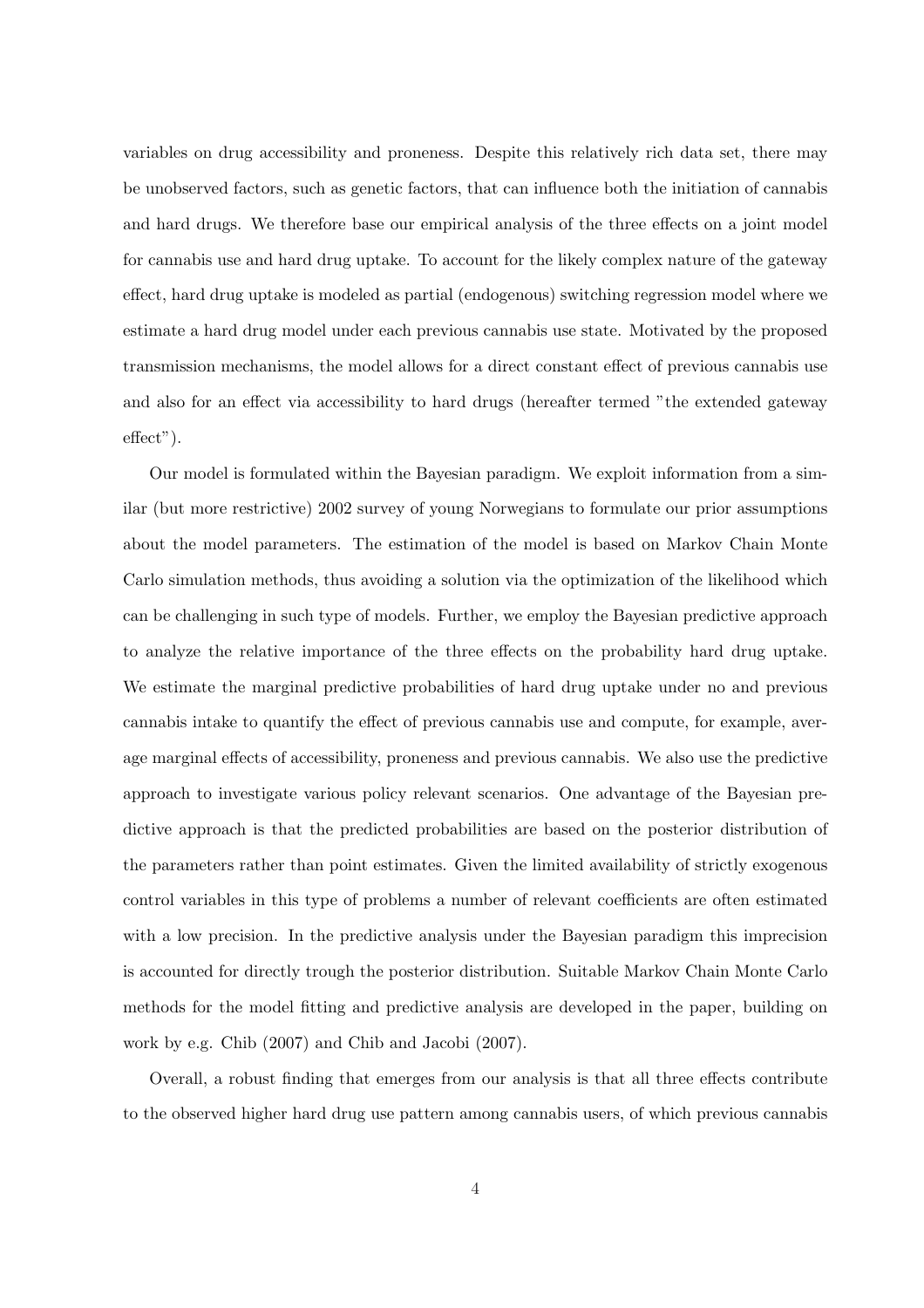use being the most influential one. We have also found an interesting link between previous cannabis use and the effect of accessibility factors, which helps us to improve our understanding of the gateway mechanisms.

### 2 Data

In 2002 and 2006 the Norwegian institute for alcohol and drug research (SIRUS) sent postal questionnaires to a representative sample of young adults to collect data about the respondents' legal and illegal drug use. In this paper we employ the most recent of these surveys which includes data on ethnicity and for which we can construct price variables. The rich data set provides information on the frequency of current and life time drug use, as well as on the starting ages for the various drugs. In addition to personal characteristics, several variables related to proneness and accessibility are available for each respondent. The survey was aimed at the population of the 21 to 30 year old. This age group is particularly well suited for the analysis of illicit drug use initiation, as these and other data show that most recreational drug users have started drug use by the age of 21 and that frequency and extent of drug use is highest among young adults.

The response rate of the 2006 mail survey was somewhat less than 50 per cent, which is roughly in line with other studies of this type (see e.g. Reinarman et al. 2004). Our net sample consists of 4164 observations. It is well known that various sub-groups (institutionalized people, intravenous/heavy drug users etc.) are likely to be under-represented in net samples from national surveys as these groups are harder to reach and may be less willing to fill out a questionnaire. Our findings may thus be more relevant for the group of recreational users of illicit and licit drugs than for the group of problematic drug users. Figure 1 shows the initiation pattern of drug use in terms of mean starting ages for alcohol and the main illegal drugs (cannabis, amphetamine, heroin, ecstasy and cocaine, respectively) in our sample.

The graph reflects the commonly reported initiation pattern for drug use with cannabis being the illegal drug with the lowest starting age. The mean age of starting with alcohol is 15.4 which is much lower than the mean starting ages for the illegal drugs: 18.1 for cannabis; 19.2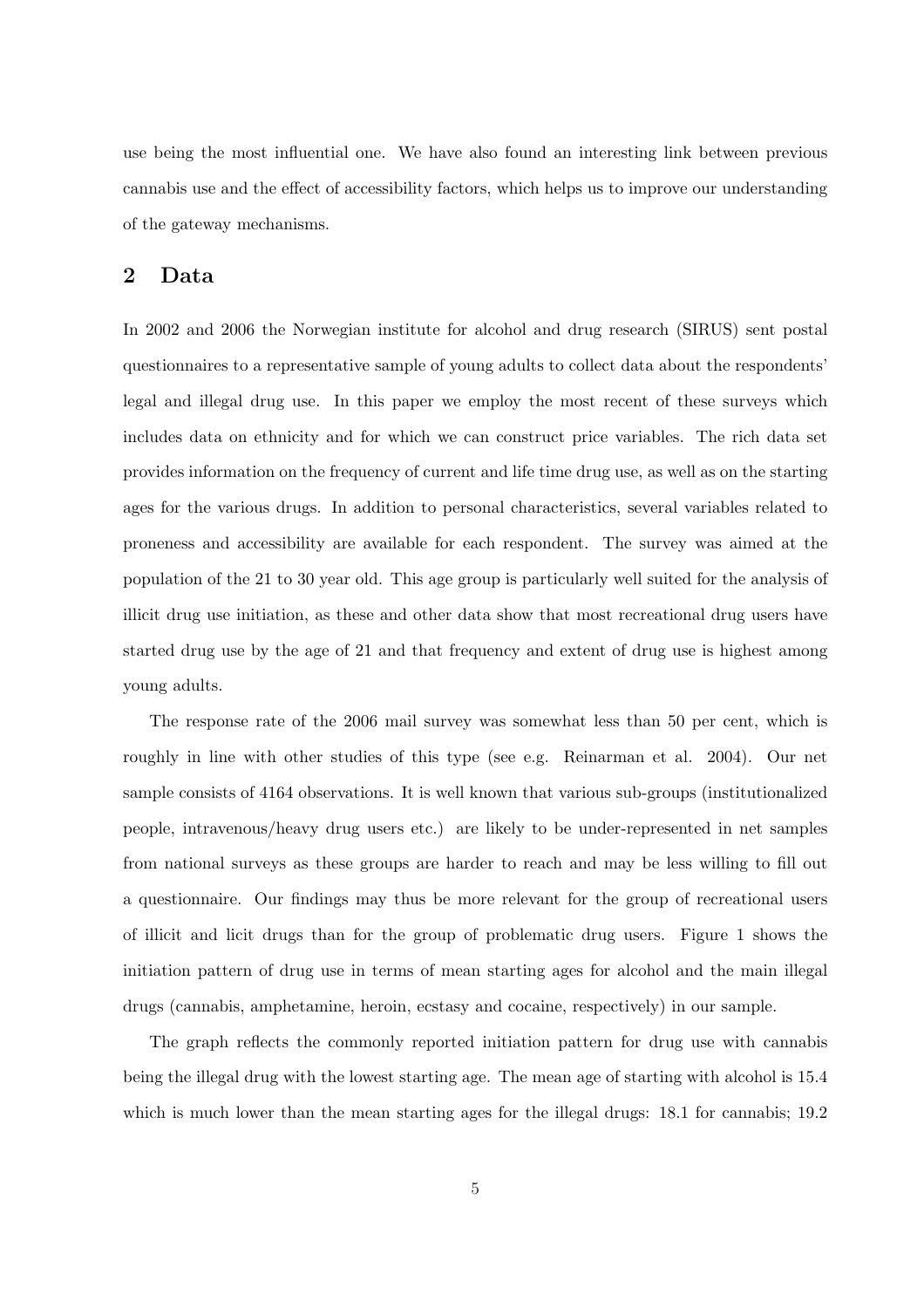

Figure 1: Starting ages for various legal and illegal drugs in the 2006 SIRUS survey.

for amphetamine; 19.3 for heroin; 19.4 for ecstasy and 20.5 for cocaine. Since we primarily are interested in the effect of cannabis on subsequent use of any hard drug, and in line with Melberg et al (2007), we have chosen to merge the heroin, amphetamine, ecstasy and cocaine variables to one hard drug variable.

Good and reliable data on illicit drug use is difficult to obtain. General population surveys, like the present, based on self-reported information may e.g. suffer from false negatives (people claiming not to have used illegal substances or reporting a lower consumption level or frequency than the real one) and/or false positives (people exaggerating their actual drug use). For phenomena with low frequency, like heroin use, the false positives is considered a bigger problem than the false negatives (Skog 1992). We have no means to test for false negatives. However, the reported prevalence of the non-existing drug "relevin" gives an indication of false positives in the present sample. "Relevin" was listed as just another drug the respondents were asked about and with only 9 people (0.2 per cent) reporting to have ever used this particular drug, false positives does not seem to be a pervasive problem in this sample. Since our data is based on a younger cohort it is reasonable to assume that recall bias is less of a problem compared to studies including people in their 40-60s. For most subjects in these older cohorts drug initiation would have occurred two or more decades before the time of the survey.

The sampling procedure employed by SIRUS implies an over-sampling of people from the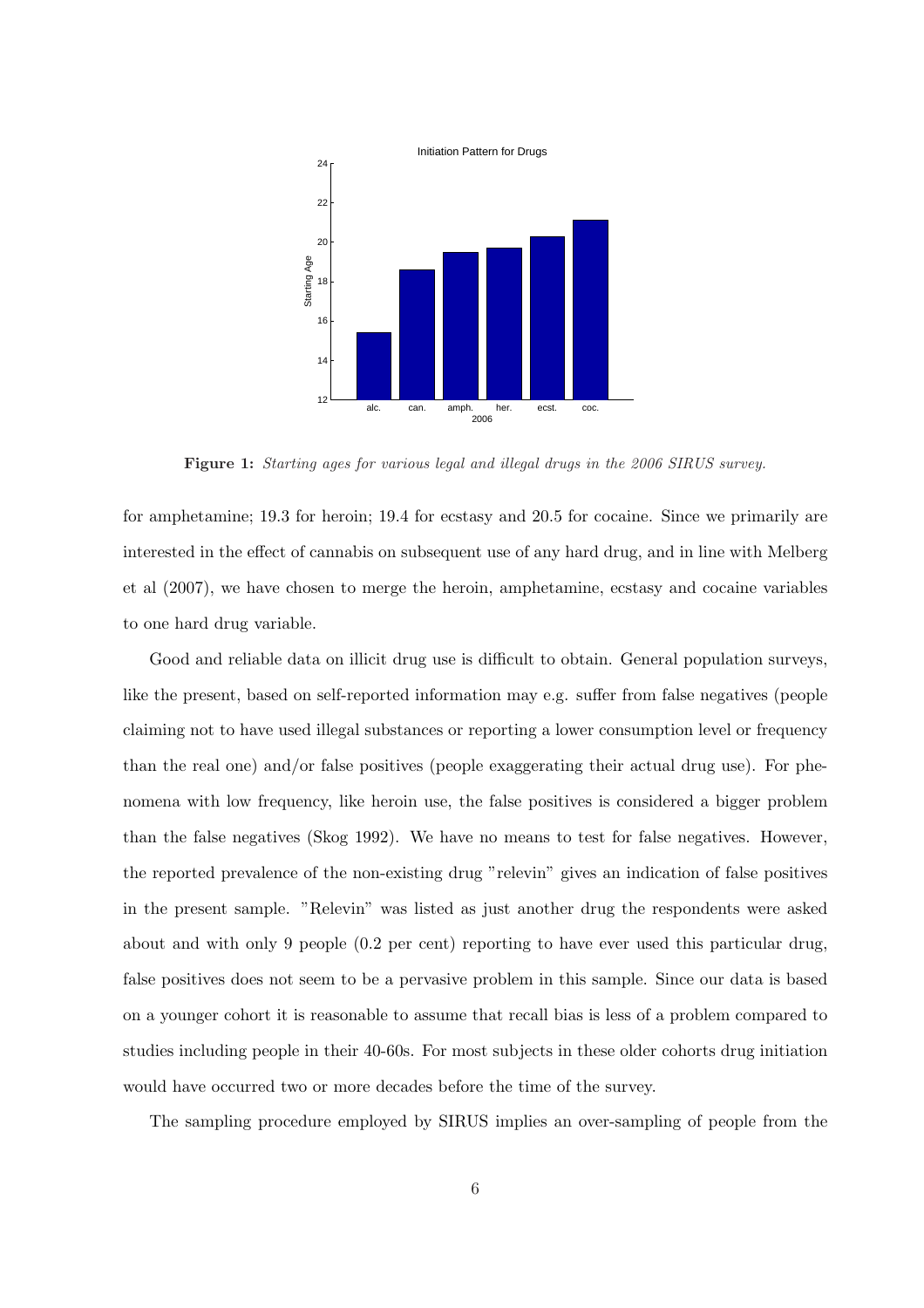capital city, Oslo. This increases the overall prevalence of drug use as young people in Oslo use more drugs than do people from comparable age groups outside the capital but should not otherwise affect the sample. The prevalence of cannabis use in the 2006 data is 38.2%. However, prevalence rates adjusted for the over-sampling are in line with corresponding rates found in other Norwegian surveys for the same age group. In general, illegal drug use in Norway seems to follow the pattern found elsewhere in Europe. According to national surveys of 15-34 year olds published by the European Monitoring Centre for Drug use and Dependence (EMCDDA) the life time cannabis use in Norway  $(25.5\%)$  is lower than in e.g. Denmark  $(49.5\%)$ , U.K  $(42.3\%)$ , France  $(43.6\%)$  and the Netherlands  $(32.3\%)$ , but higher than e.g. in Sweden  $(19.1\%)$ and Finland (22.0%) (EMCDDA 2007). According to a recent report from the United Nations, cannabis is even more prevalent in Oceania and North America than in Europe (UN 2007).

Drug users were asked to report their frequency of illicit drug use (the categories were 0,  $1-4$ ,  $5-10$ ,  $11-25$ .  $26-50$ ,  $50+$ ). Life time prevalence of cannabis use in the current sample is  $38.2$ per cent. Many subjects report to have tried cannabis less than five times. It is questionable, however, whether using cannabis once or a few times only is sufficient to cause an effect on hard drug use. Here we assume that for cannabis to have an effect on further drug involvement a life time frequency of 5 or more times is required, i.e. "accidental" cannabis users will in the following analyzes be categorized together with non-users of the drug. We will however relax this assumption in our sensitivity analysis. In the case of hard drug use, we set the dependent binary hard drug variable equal to one if any of the hard drugs has been use at least once (including subjects from 1-4 category) since using a hard drug even once, still increases the risk of adverse health effects (heroin overdosing etc.). Given these definitions, the cannabis prevalence in the sample is  $23.4\%$  and the hard drug prevalence is  $13.7\%$ . Among the 973 cannabis users,  $48\%$ (n=469) have also used hard drugs, while 102 out of 571 hard drug users (18%) do not report any previous cannabis use (see Table 1).

Table 1 also presents a summary of the sample means for relevant demographic, proneness and accessibility related variables by three different drug use states: no drug use; cannabis use only; hard drug use. The table shows that the proportion of males increases with drug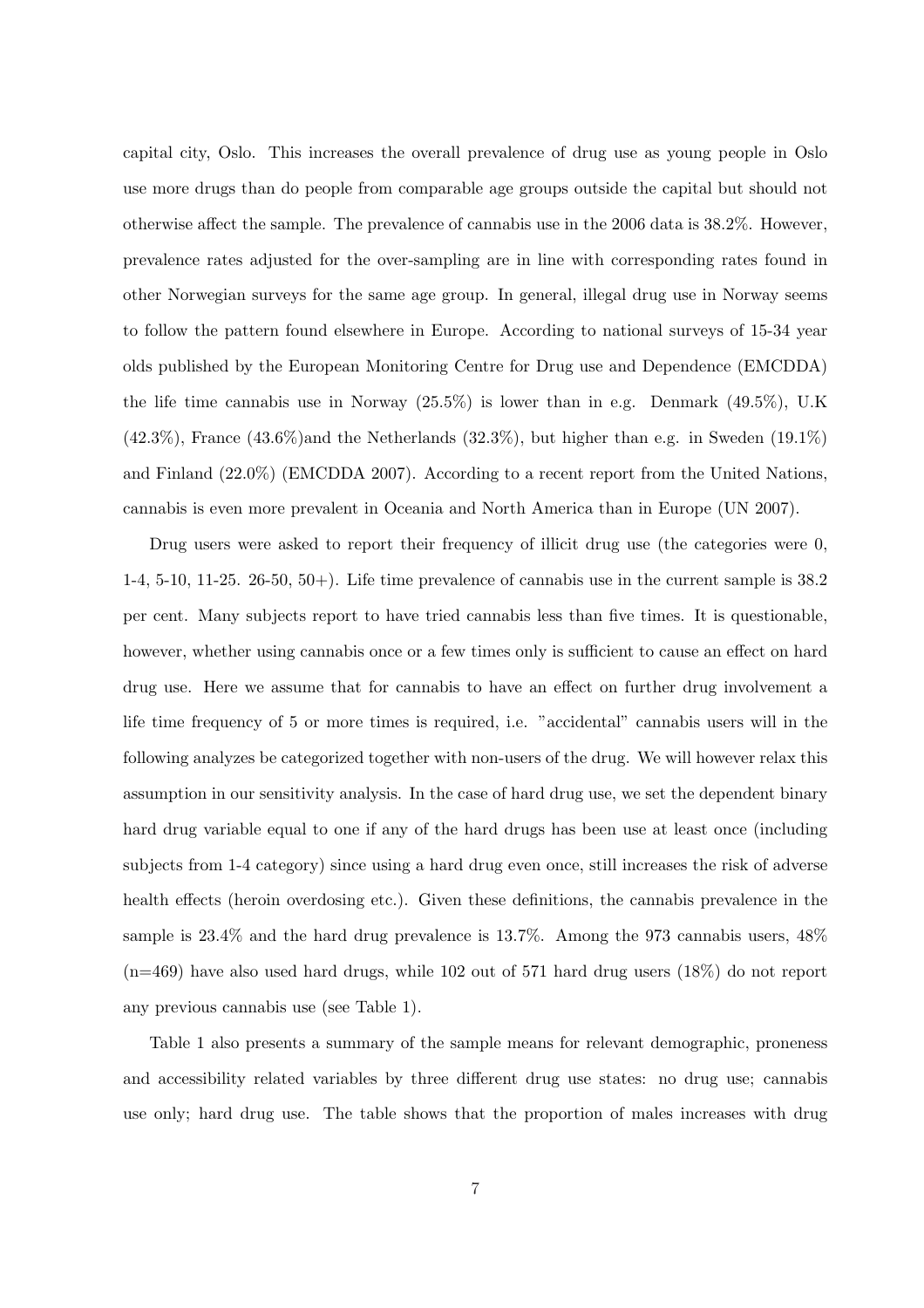|               |                    | No Drug Use      | Cannabis (only) | Hard Drugs |
|---------------|--------------------|------------------|-----------------|------------|
|               |                    | $(n=3,089)$      | $(n=504)$       | $(n=571)$  |
| Drug Use      | Cannabis           | $\left( \right)$ | 1               | 0.82       |
|               | Hard Drug          | $\theta$         | $\overline{0}$  | 1          |
| Demographics  | Male               | 0.36             | 0.43            | 0.52       |
|               | Age $(21-24)$      | 0.29             | 0.29            | 0.27       |
| Proneness     | Police             | 0.007            | 0.004           | 0.06       |
|               | Parents            | 0.06             | 0.10            | 0.20       |
|               | School             | 0.04             | 0.07            | 0.13       |
|               | Friends            | 0.03             | 0.04            | 0.06       |
|               | Leave School Early | 0.04             | 0.04            | 0.12       |
|               | Alcohol young      | 0.04             | 0.10            | 0.16       |
|               | Smoker             | 0.45             | 0.86            | 0.84       |
| Accessibility | Country            | 0.42             | 0.24            | 0.27       |
|               | Non-western        | 0.06             | 0.02            | 0.04       |
|               | Obtain cannabis    | 0.54             | 0.55            | 0.55       |
|               | Obtain hard drug   | 0.42             | 0.43            | 0.43       |
|               | Seizure            | 294              | 366             | 374        |
|               | Cannabis prev      | 0.23             | 0.25            | 0.25       |
|               | Hard Drug prev     | 0.08             | 0.09            | 0.09       |
|               | Oslo               | 0.50             | 0.66            | 0.67       |
|               | Cannabis price     | 101              | 100             | 101        |
|               | Amphetamine price  | 542              | 539             | 545        |

Table 1: Summary of key variables of 2006 sample of the SIRUS data by drug intake.

involvement whereas the percentage of respondents in the age group 21-24 ("age") stays roughly the same across the categories. The accessibility and proneness variables are discussed in more detail in the next section.

### 3 Proneness and Accessibility in the Data

The data set provides several variables that can be taken as proxies for proneness and accessibility of drugs. The respondents were asked whether they had serious problems with police, parents, school or friends during their childhood, respectively. In line with the proneness hypothesis, Table 1 shows that these indicators have higher means among hard drug users than among the other two groups. Very few in the non-user and cannabis-only categories reported any problem with police (less than 1 per cent), compared to 6 per cent among the hard drug users. Problems with parents and school show an increasing trend when moving from non-users to hard drug users, with the latter group reporting three times the prevalence of non-users. Also, more hard drug users report problem with friends during childhood (6%) than did cannabis-only and non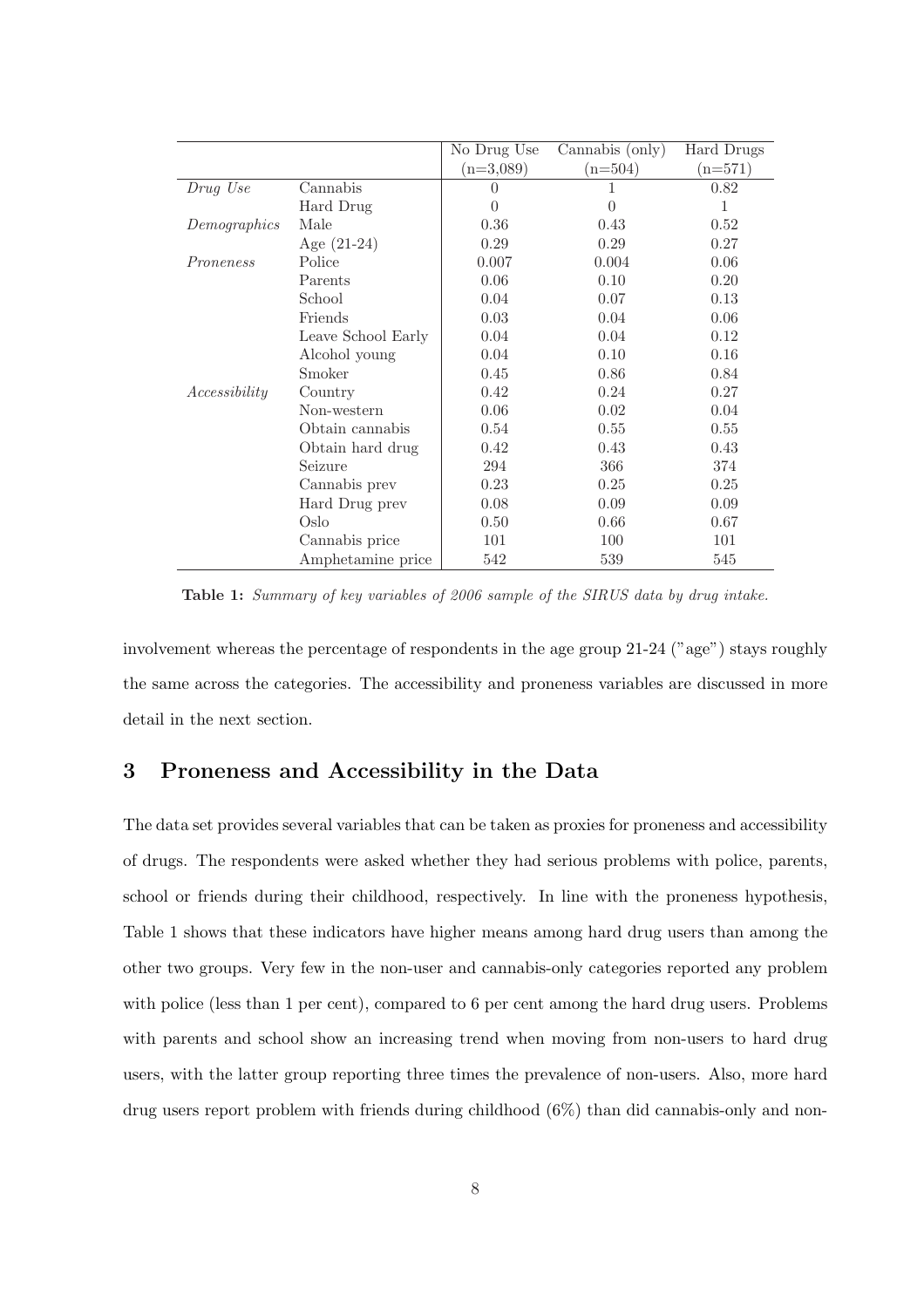users of drugs. The large majority of young adults (86%), however, did not claim any of the listed childhood problems.

Table 1 further indicates that the group of illicit drug users has a much higher proportion of respondents that started with alcohol at a very young age and who dropped out of school after only 10 years. Starting with alcohol before turning 13 or leaving school at an early age (15/16 years) could be indications of deviant personality or reflect adverse personal experiences or it could suggest a relatively high time preference rate, which according to "the theory of rational addiction" increases the probability of problematic drug use (Becker and Murphy 1988). Finally, given the well-known health risks associated with cigarette smoking we will include a dummy for smoking (set equal to 1 if ever smoked with some regularity) and use this as an additional proneness proxy.

According to microeconomic theory we also expect the subject's access (cultural, economic and/or physical) to drugs to be of importance for drug uptake. The survey provides information on various aspects of accessibility to cannabis and hard drugs. For example, we assume that the drug use culture among non-western immigrants differ from that of native Norwegians, and Table 1 shows that the highest proportion of these immigrants is found among the nonusers. Further, the data confirms that respondents living in cities have easier access to drugs compared to subjects living in more remote rural areas of Norway - both physical and cultural: A larger proportion of respondents living in cities claim to be able to obtain illegal drugs within 3 days (72 vs 57%) and have been offered drugs (78 vs 59%). The obtain variable also differs substantially by cannabis intake, see Appendix B. Employing these variables directly, however, may cause severe endogeneity issues, so instead we use the obtain information to create location specific obtain variables for cannabis and hard drugs. The obtain variables in Table 1 are defined as the percentage of *non-users* that can obtain cannabis or hard drugs within 3 days in each of the 19 counties in Norway. As an additional indicator of cultural accessibility, we have included variables for the mean county prevalence of cannabis and hard drug. Even though the "prevalence" and the "obtain" variables do not show any great variation across the groups in Table 1, they seem to influence the cannabis and hard drug uptake (see Table 2).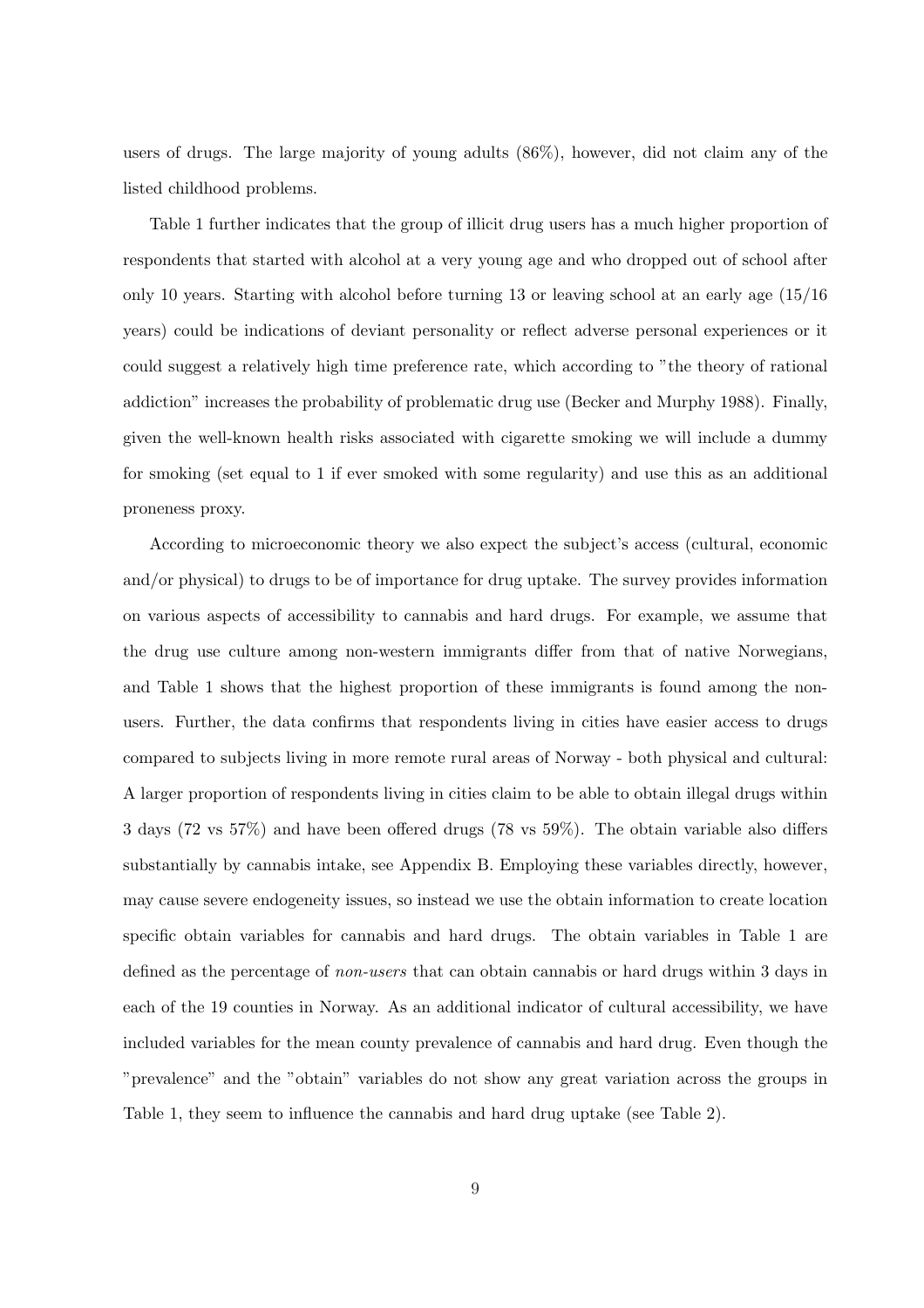Accessibility related data from two supplementary data sources have also been included. The "seizure" variable is based on the mean number of amphetamine and heroin seizures by customs and police for each county. In our analysis we use this variable as a proxy for the geographical variation in hard drug supply. The highest number of seizures per 100,000 inhabitants is found among the group of hard drug users. Finally, drug prices are potentially important in explaining drug uptake (economic accessibility). Given the illegality of drug markets, reliable and detailed price data are rare. We are fortunate to have data on cannabis and amphetamine prices that were collected through personal interviews with drug addicts. Since 1993 more than 4000 interviews have been conducted with people attending the main needle exchange service in Oslo (see Bretteville-Jensen and Biorn (2004) for more details of this data collection). The prices for hard drugs have shown a falling trend throughout the period and the amphetamine price series is used as a proxy for all hard drug prices. Since we have cross-sectional data, every person is assigned the drug price that prevailed when he/she statistically had the highest risk of taking up the different drugs (drug price and seizure variables are divided by 1000 in the estimations). The police confirm that drug prices outside the capital are higher than in Oslo, so a dummy for Oslo is included among the set of covariates. However, if there is another cannabis or hard drug culture in Oslo compared to other parts of Norway, this too will be picked up the Oslo dummy.

### 4 Empirical Analysis

### 4.1 Modeling Cannabis and Hard Drug Intake

In this section we formulate a model to investigate the effect of prior cannabis use, accessibility and proneness factors on hard drug initiation. As mentioned before we cannot rule out the presence of unobserved proneness factors (such as genetic endowments) that affect both a subject's likelihood to use cannabis and later hard drugs. We therefore proceed with our analysis under a joint model for cannabis use and subsequent hard drug uptake. To account for the sequential initiation pattern of the drug use and the role of cannabis as a gateway drug,  $c_i = 0, 1$  indicates a subject's cannabis use prior to hard drug use  $h_i = 0, 1$ . To allow for an extended gateway effect, we model hard drug intake as a flexible function of previous cannabis intake in the spirit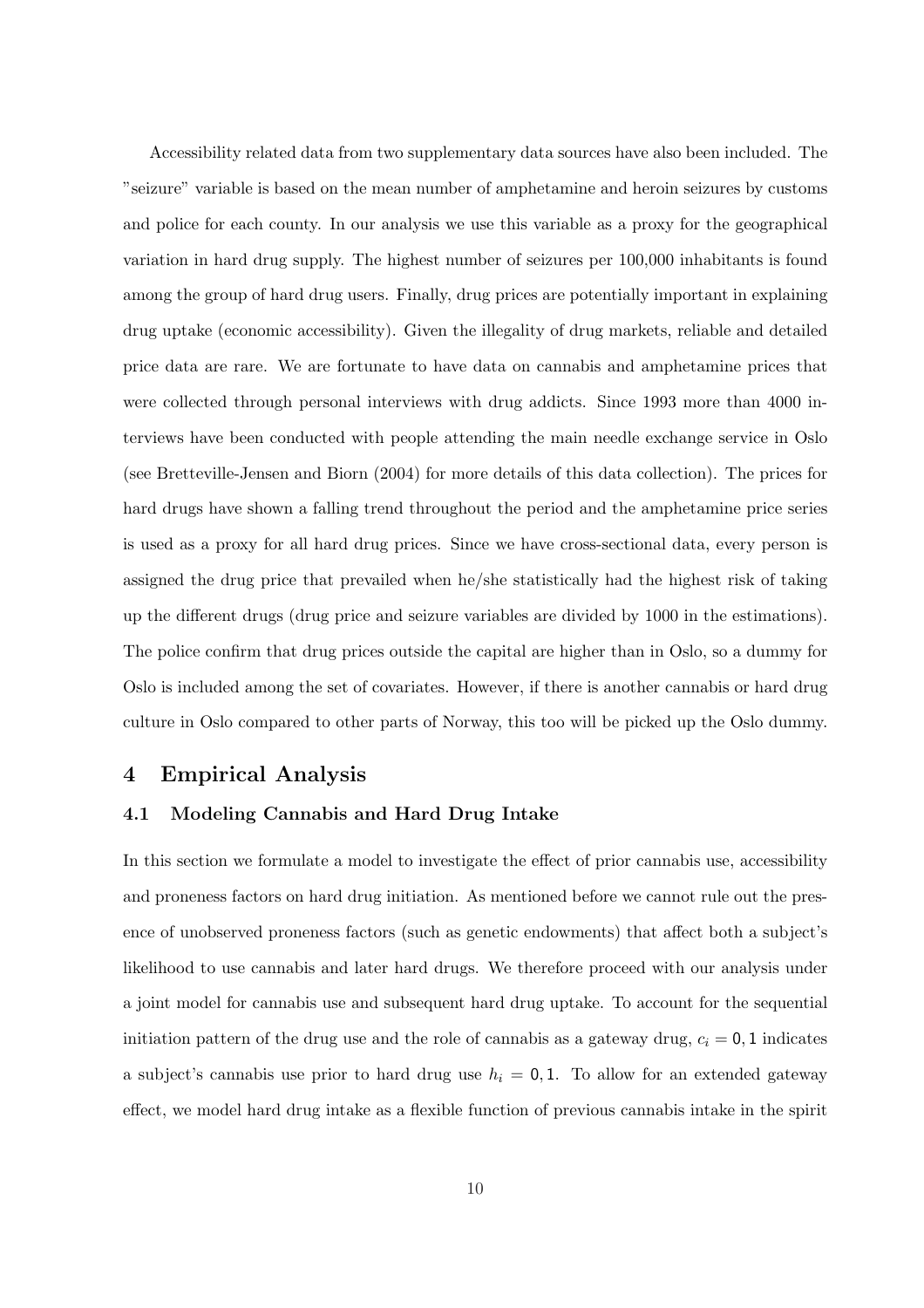of an endogenous switching regression model so that  $h_i = h_{0i} + (h_{1i} - h_{0i})c_i$ , where  $h_{0i}$  and  $h_{1i}$ refer to hard drug uptake without and with previous cannabis use, respectively.

We start by proposing a probit model for hard drug intake of ith subject,  $h_{j,i}^*$  as a function of previous cannabis use  $h_{ji}$ , where  $j = 0, 1$  indicates the subject's the previous cannabis use  $c_i = j$ . Our specification extends the typical hard drug model used in the literature by explicitly modeling the effects of proneness and accessibility, as well as by modeling the effect of previous cannabis use in a more general way through a switching regression type formulation that is motivated by the hypothesized transmission channels. As previous papers we include an indicator for previous cannabis use to control for any psychological and physiological need for harder drug that arises from cannabis use together with controls for accessibility, proneness and demographic factors. The indicator would also pick up the increased accessibility to hard drugs for cannabis users implied by transmission channel 4. If cannabis use lowers the threshold for hard drug use and makes them seem less harmful (channels 2 and 3), then the same degree of accessibility should lead to a higher hard drug uptake for cannabis users than non-users. We capture these two channels by modeling the effect of the accessibility factors as a function of previous cannabis use.

To formulate our probit model for hard drug uptake in the more convenient common latent variable formulation (which will also be exploited in the fitting of the model), we define the latent continuous hard drug use variable  $h_{j,i}^*$  that is related to the observed binary hard drug use in the usual way through the identity function as  $h_{ji} = I[h_{ji}^* > 0]$ . We specify the latent hard drug uptake in terms of a vector of hard drug specific cultural and physical accessibility variables  $a_{hi}$ , hard drug price (economic accessibility)  $p_{hi}$ , and a vector of proneness related variables  $\mathbf{pr}_{hi}$  as:

$$
h_{j,i}^* = \mathbf{w}'_{1,hi}\boldsymbol{\beta}_j + \mathbf{w}'_{2,hi}\boldsymbol{\alpha} + \varepsilon_{j,i}, \quad \varepsilon_{ji} \sim N(0,1)
$$
\n(4.1)

where  $\mathbf{w}_{1,hi} = [\mathbf{a}_{hi}, p_{hi}]$  and  $\mathbf{w}_{2,hi} = [const, g_i, \mathbf{pr}_{hi}, \mathbf{d}_{hi}]$ . In the latter expression  $g_i$  indicates a subject's prior (gateway) use of cannabis and  $\mathbf{d}_{hi}$  is a vector of demographic variables. The coefficient on  $g_i$  captures the constant effect previous cannabis use on hard drug uptake. The model also captures what we call an extended gateway effect through the coefficients on the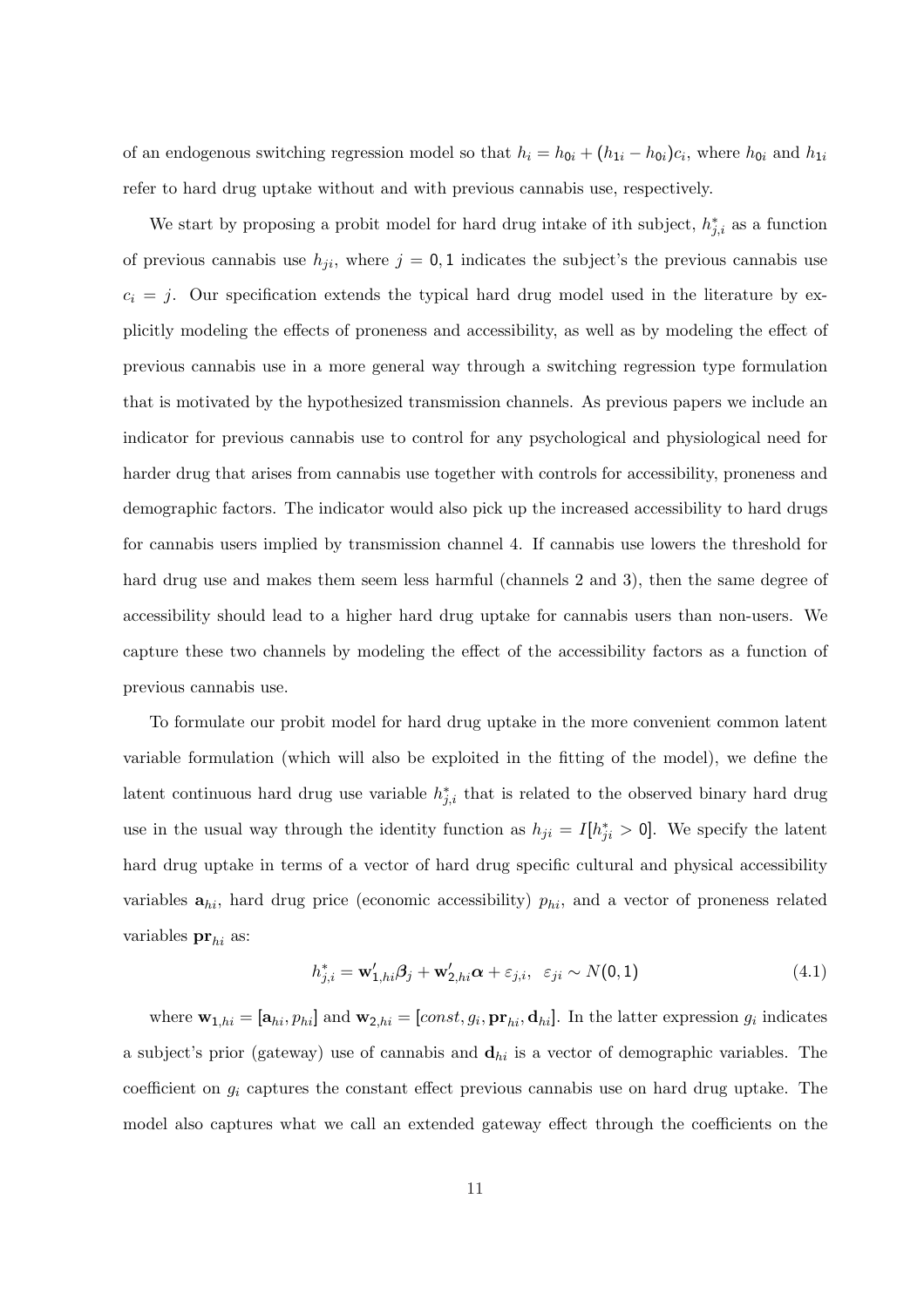accessibility variables through the cannabis state dependent parameter vector  $\beta_j$ . To benchmark our coefficient estimates on the gateway variable, we also consider a more traditional specification which only considers the direct gateway effect of cannabis and where  $\beta_0 = \beta_1$ .

Given our switching regression formulation of the hard drug model, the error term  $(\varepsilon_{j,i})$  is specified as a function of previous cannabis use. This allows for the possibility that cannabis users and non-users face different unobserved random shocks that are relevant for hard drug intake and/or react differently to the unobserved shocks. The raw data shows that cannabis users and non-users differ significantly in terms of their observed characteristics and thus, very likely also in terms of the random shocks and unobserved factors that affect hard drug initiation. For example, we cannot rule out that cannabis users differ in terms of their unobserved proneness characteristics or socioeconomic background from the non-cannabis users in the population. These factors may affect cannabis and hard drug uptake, but not necessarily in the same way, which can be captured by different values for  $\rho_0$  and  $\rho_1$ .

To specify a joint model, we formulate a probit model for cannabis intake in terms of the latent continuous cannabis use  $(c_i^*)$ , where  $c_i = I[c_i^* > 0]$ . Similar to the hard drug case, we model cannabis use as a function of demographic and relevant accessibility  $(a_{ci}, p_{ci})$  and proneness variables  $\mathbf{pr}_{ci}$ . By modeling cannabis intake in such a way we also provide a benchmark for the interpretation of the estimates from the hard drug model and a more differentiated picture of the hard drug versus the cannabis market. In particular, we assume the following model for the latent cannabis intake:

$$
c_i^* = \mathbf{w}'_{c,i}\boldsymbol{\gamma} + u_i, \ \ u_i \sim \mathcal{N}(0,1) \tag{4.2}
$$

where  $\mathbf{w}_{ci} = [const, \mathbf{a}_{ci}, p_{ci}, \mathbf{pr}_{ci}, \mathbf{d}_{ci}]$ .

To complete the joint model specification, we assume that  $(\varepsilon_{ji}, u_i)$  are jointly normally distributed with mean zero and correlation matrix

$$
\Omega_j = \left(\begin{array}{cc} 1 & \rho_j \\ \rho_j & 1 \end{array}\right). \tag{4.3}
$$

The correlation parameter  $\rho_j$  will correct for, among others, unobserved accessibility and proneness factors, such as genetic factors, that are not captured by the limited accessibility and proneness controls that are included in the covariate vectors. The above assumptions imply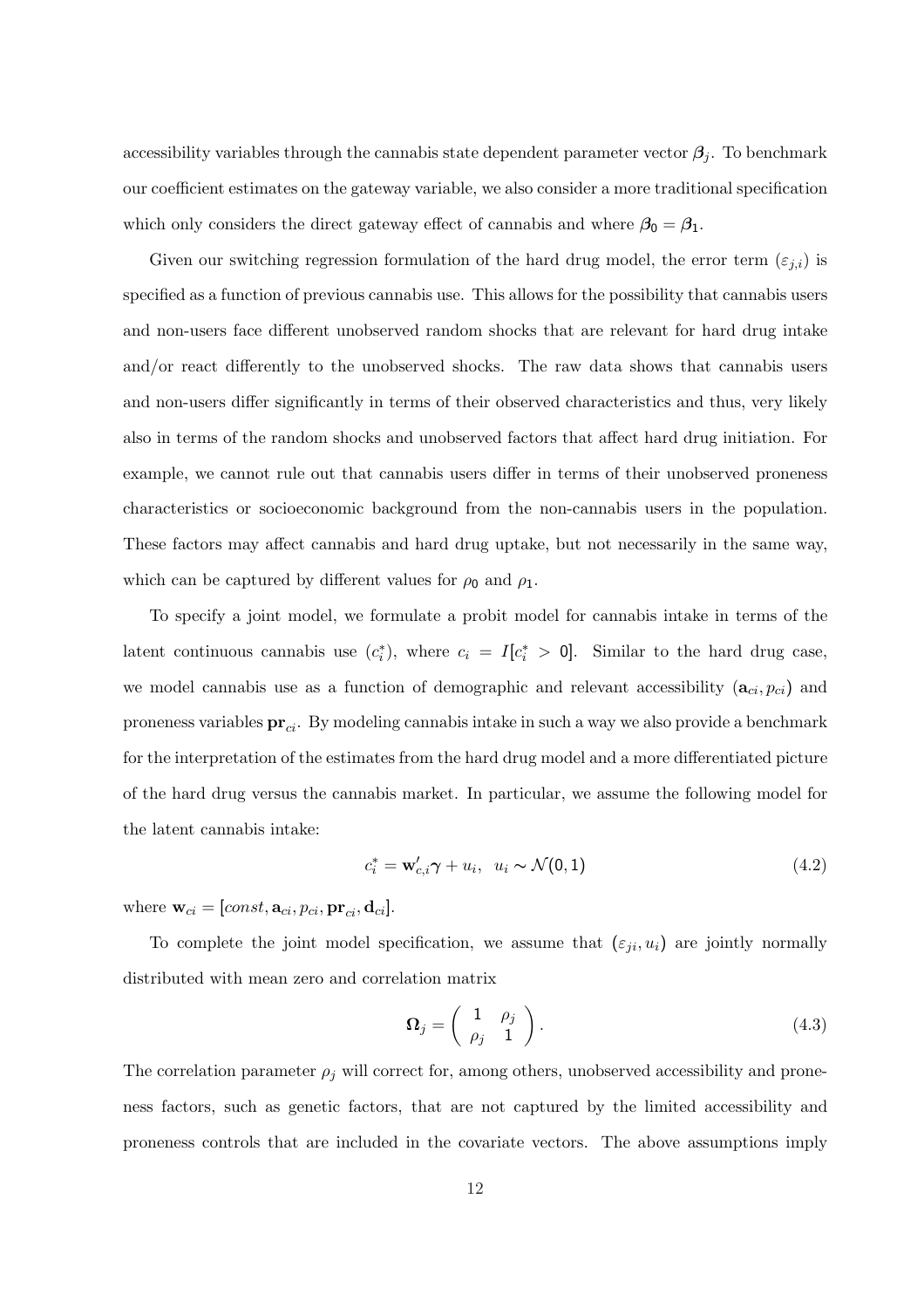that the joint model for the latent hard drug and cannabis use for cannabis users is the bivariate Normal distribution  $\mathcal{N}_2(h_{ji}^*, c_i^* | \mathbf{W}_{ji}' \boldsymbol{\delta}, \mathbf{\Omega}_j)$ , where

$$
\mathbf{W}_{ji} = \left( \begin{array}{cc} \mathbf{w}'_{1,hi} \times (1-j) & \mathbf{w}'_{1,hi} \times (j) & g_i \sim \mathbf{w}'_{2,hi} & 0 \\ 0 & 0 & 0 & \mathbf{w}'_{ci} \end{array} \right).
$$

and  $\delta = (\beta_0, \beta_1, \alpha, \gamma)$ . For our empirical analysis we specify the variable vectors in the cannabis and hard drug equations in terms of the corresponding accessibility and proneness and demographic variables as

 $\mathbf{w}_{1,hi} = [\mathbf{a}_{hi}, p_{hi}], \ \mathbf{w}_{2,hi} = [const, c_i, \mathbf{pr}_i, \mathbf{d}_i], \ \mathbf{w}_{ci} = [const, \mathbf{a}_{ci}, p_{ci}, \mathbf{pr}_i, \mathbf{d}_i]$ 

where

 $\mathbf{a}_{hi} = [\text{country}, \text{oslo}, \text{obtain hard}, \text{seizure}, \text{hard prevalence}, \text{non-western}]$ 

 $\mathbf{a}_{ci} = [\text{country}, \text{oslo}, \text{obtain can}, \text{can prevalence}, \text{non-western}]$ 

 $pr_i =$ [police,parents,school,friends,leave school,alc young,smoker]

 $\mathbf{d}_i =$  [male,age2124],  $p_{hi}$  = [amphetamine price],  $p_{ci}$  = [cannabis price]

including the same proneness and demographic variables in the cannabis model and the hard drug model.

#### 4.2 Prior Posterior Analysis

In the Bayesian estimation framework all information about the vector of model parameters,  $\theta = (\beta_0, \beta_1, \alpha, \gamma, \rho_0, \rho_1)$ , is summarized in the posterior distribution of the model parameters conditional on the observed data  $\pi(\theta | h, s, W)$ . The posterior distribution combines the information from the data, via the likelihood, and prior knowledge about the parameters, via the prior distribution. By Bayes theorem, the posterior distribution is proportional to the product of the prior distribution  $\pi(\theta)$  and the likelihood function  $p(\mathbf{h}, \mathbf{c} | \mathbf{W}, \theta) = \prod_{i=1}^{n} Pr(h_i = l, c_i = j | \mathbf{W}_i, \theta)$ . From the modeling assumptions in the previous section it follows directly that the likelihood contribution  $Pr(h_i = l, c_i = j | \mathbf{W}_i, \boldsymbol{\theta})$  of the *i*th subject can be written in terms of the bivariate normal distributions of the latent drug variables  $(h_i^*, c_i^*)$  as

$$
Pr(h_i = l, c_i = j | \mathbf{W}_i, \boldsymbol{\theta}) = \int_{A_l} \int_{A_j} \mathcal{N}_2(h_i^*, c_i^* | \mathbf{W}'_{ji} \boldsymbol{\delta}, \Omega_j) ds_i^* dh_i^*
$$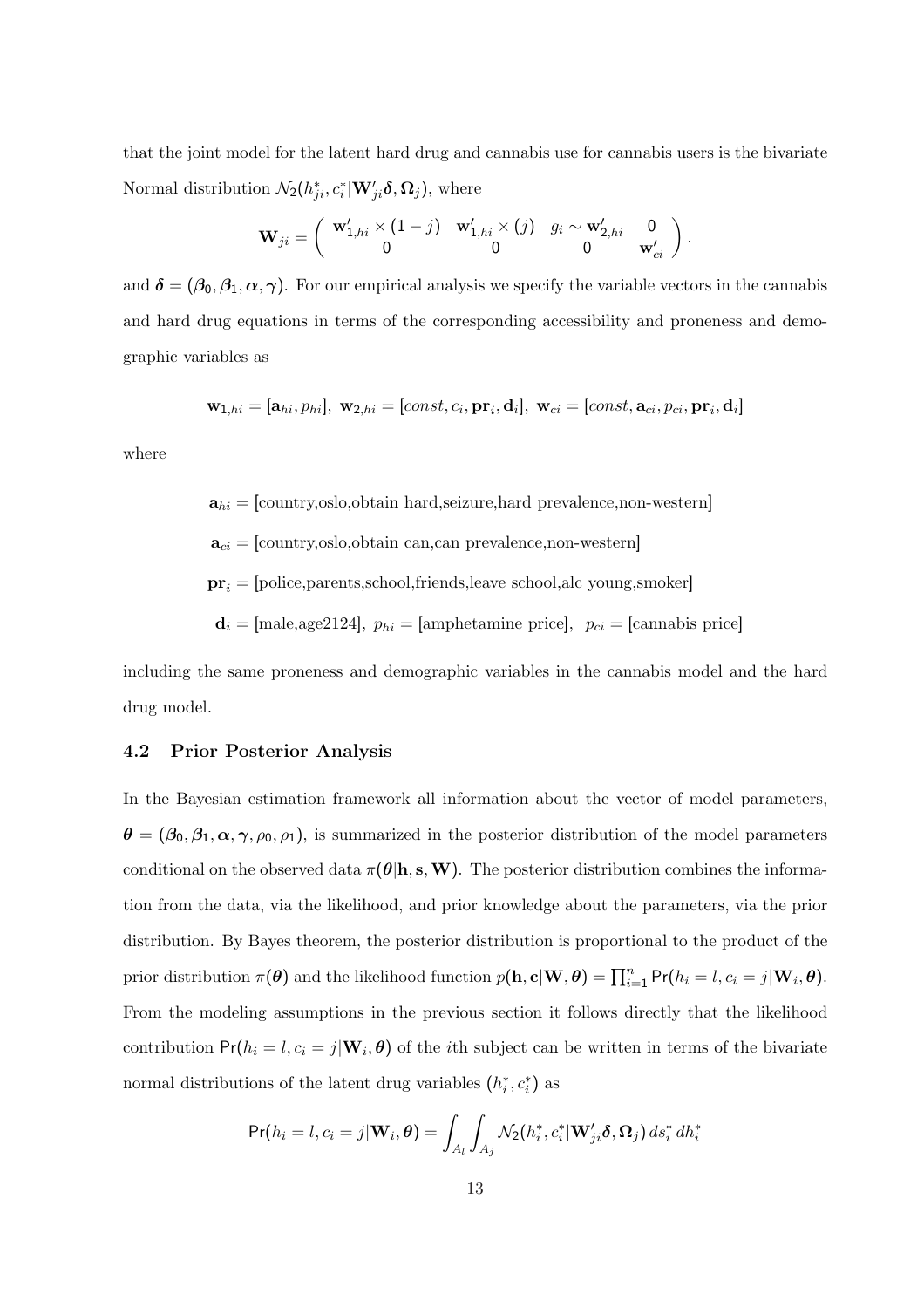where  $l = 0, 1$ , and the integration regions are  $\{-\infty, 0\}$  for  $l, j = 0$  and  $\{0, +\infty\}$  for  $l, j = 1$ .

The prior posterior analysis provides us with a tool to incorporate prior knowledge about the model parameters, via the prior distributions of the parameters. Since the specific problem and data has not been previously analyzed in the literature we use information from the 2002 drug survey of SIRUS to help specify our prior assumptions. The posterior distribution in our case is not available in closed form, so we develop an estimation algorithm based on Markov Chain Monte Carlo methods (Chib, 2001). We employ the approach discussed in Albert and Chib (1993) to deal with the binary variables by including the latent drug use variables into the parameter space. The details of the algorithm we use to generate draws from the posterior distribution of the parameters are given in the appendix. Of particular interest for our analysis are inferences for each parameter by itself, which is given by the marginal posterior distribution of the parameter. These can be easily obtained from the draws of the joint posterior distribution. By construction of the MCMC algorithm, the draws for each parameters come from the marginal posterior distribution of that particular parameter. We can thus summarize the posterior distribution of the model parameters based on the corresponding draws. Usually this is done in terms of the means and standard deviations of the marginal posterior distribution and/or directly in graphical form.

#### 4.3 Predictive Analysis

While the inferences about coefficients from the prior-posterior analysis will provide us with some information about the effects of the accessibility and proneness related variables and previous cannabis use, the coefficients of the probit model are not easily interpreted. Further, the coefficient estimates will not allow us to assess the overall impact of the observed accessibility and proneness related factors on a subject's probability of hard drug uptake compared to previous cannabis use. To address this issues we employ a predictive analysis of the probability of hard drug uptake.

The approach draws inferences about the hard drug initiation of a random future observation from the population (denoted with  $n+1$ ) based on our observed sample data  $(c, h, W)$  and the inferences about the model parameters summarized in the posterior distribution of the model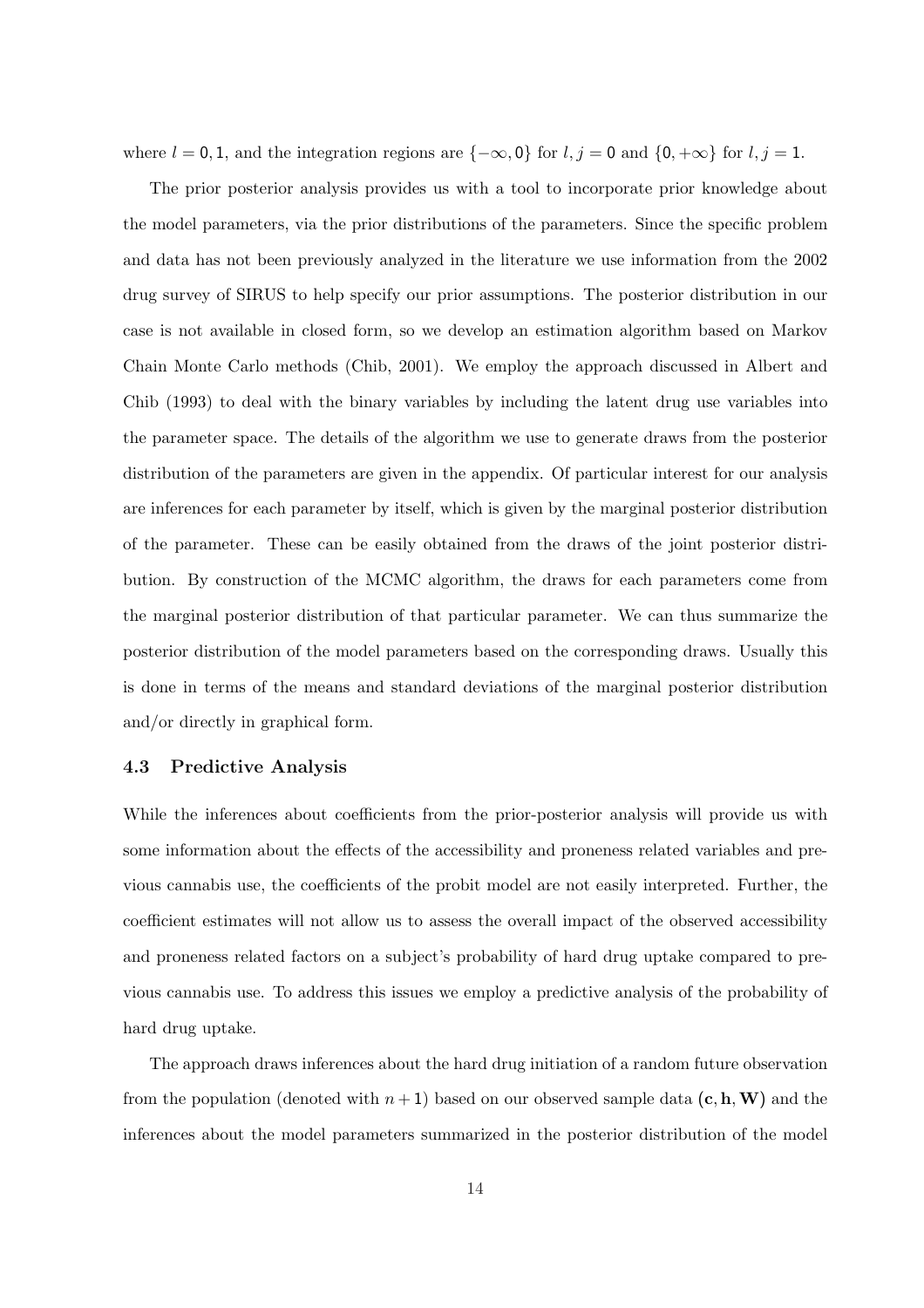parameters (from the model fitting). In our particular context we are interested in the probability that a random subject from the population will initiate hard drug uptake under no and previous cannabis use. We then explore how these probabilities are affected by accessibility and proneness related factors. We also explore the direct effect of prior cannabis intake use in the hard drug probability of cannabis users.

The marginal predictive probabilities of hard drug use  $Pr(h_{j,n+1} = 1 | c, h, W), j = 0, 1$  can be computed based on the marginal predictive distribution of the latent hard drug intake for a subject as

$$
Pr(h_{j,n+1} = 1 | \mathbf{c}, \mathbf{h}, \mathbf{W}) = Pr(h_{j,n+1}^* > 0 | \mathbf{c}, \mathbf{h}, \mathbf{W})
$$
\n(4.4)

We compute this quantity of interest from the marginal distribution of hard drug intake conditional on the model parameters  $p(h_{j,n+1}^*|\mathbf{h}, \mathbf{s}, \mathbf{W}, \mathbf{w}_{h,n+1}, \beta_j, \alpha)$  by integrating over the model parameters using the posterior distribution of the model parameters from the model fitting and over the covariates using the empirical distribution from the sample (see appendix for details).

To see how we use the predictive approach to assess the effect of accessibility, proneness and the direct gateway effect on the predictive probability, we express the marginal predictive distribution as the following integral based on the conditional predictive distribution  $p(h_{j,n+1}^*|\mathbf{h}, \mathbf{s}, \mathbf{W}, \mathbf{w}_{h,n+1}, \boldsymbol{\beta}_j, \boldsymbol{\alpha})$ :

$$
\int p(h_{j,n+1}^*|\mathbf{h}, \mathbf{s}, \mathbf{W}, \mathbf{w}_{h,n+1}, \beta_j, \alpha) \pi(\beta_j, \alpha | \mathbf{h}, \mathbf{s}, \mathbf{W}) p(\mathbf{w}_{h,n+1}|\mathbf{h}, \mathbf{s}, \mathbf{W}) d\beta_j d\alpha d\mathbf{w}_{h,n+1}
$$

From the model assumptions in Section 4.2 it follows that the likelihood of the future observation  $n+1$ , the latent hard drug intake  $h_{j,n+1}^*$ , is just a Normal distribution  $\mathcal{N}(h_{j,n+1}^*|\mu_{j,n+1}, 1)$ where the mean is a function of cultural and physical accessibility factors, prices, proneness and demographic factors:

$$
\boldsymbol{\mu}_{j,n+1} = \mathbf{a}_{h,n+1}'\boldsymbol{\beta}_j^a + \mathbf{p}_{h,n+1}'\boldsymbol{\beta}_j^p + g_{n+1}\alpha^g + \mathbf{pr}_{h,n+1}'\boldsymbol{\alpha}^{pr} + \mathbf{d}_{n+1}'\boldsymbol{\alpha}^d
$$

where  $g_{n+1} = 1$  if  $j = 1$  and  $g_{n+1} = 0$  for the  $j = 0$  case. To assess how a subject's probability of hard drug uptake is influenced by the various effects we also compute the predictive probabilities setting  $\beta_j^a = 0$ ,  $\beta_j^p = 0$ ,  $\alpha^g = 0$  or  $\alpha^{pr} = 0$  (see Table 3). For example, comparing the obtained predictive probabilities without the effects of observed accessibility with the total predictive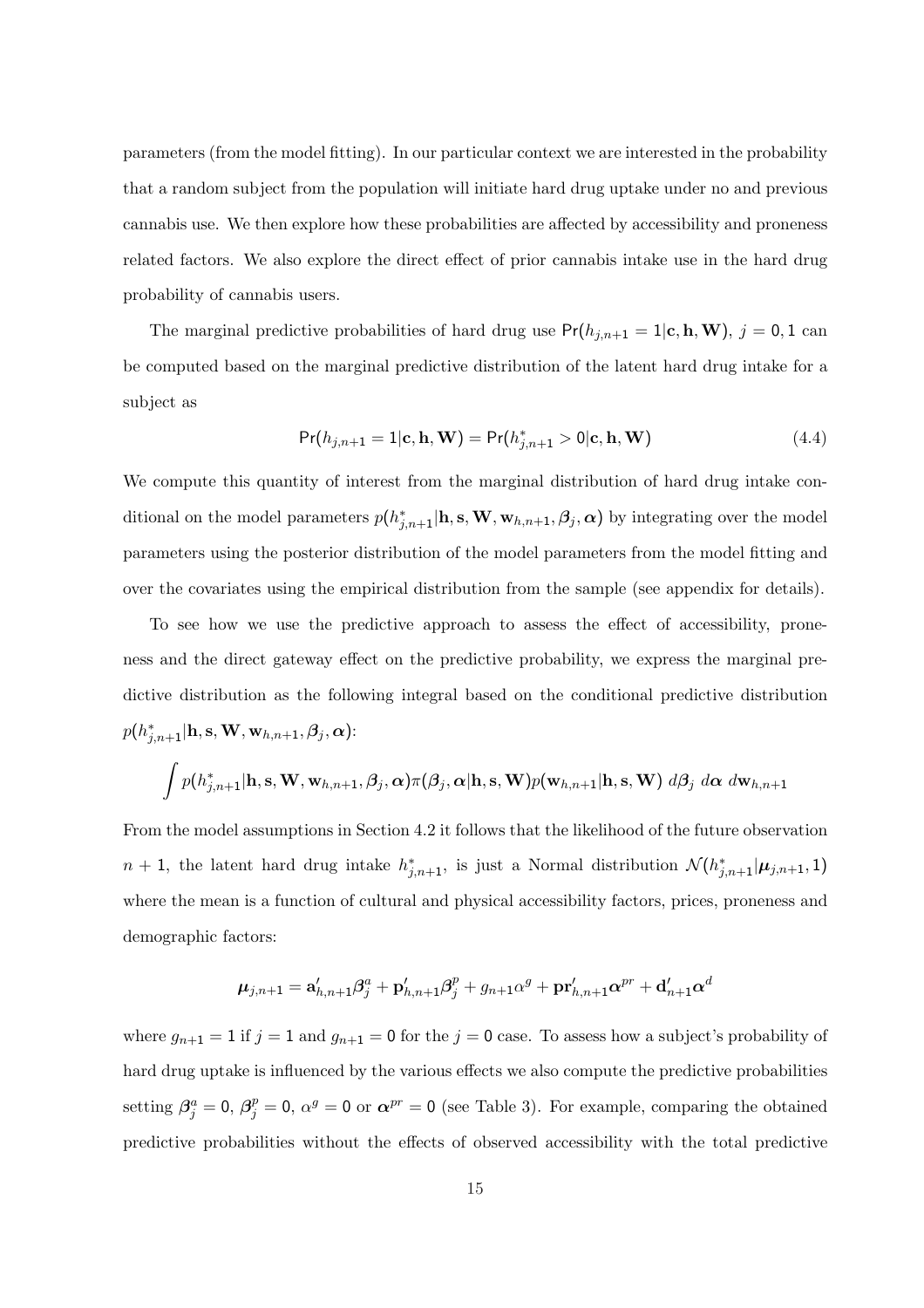probability allows us to evaluate the average marginal effect of accessibility in predicting a subjects hard drug uptake. Since this calculation can only be based on observed accessibility, these results should be interpreted with care and understood more as a lower limit of the role of accessibility effects play in hard drug uptake.

### 5 Estimation Results

#### 5.1 Results from Prior-Posterior Analysis

In this section we discuss the results from the prior-posterior and predictive analysis of the Norwegian drug use data based on the extended gateway model that we described in the previous section. In Table 2 we summarize the estimation results for the extended gateway model in terms of the means and standard deviations of the posterior distributions of the parameters. Our results are based on 10,000 iterations of the MCMC algorithm (see Appendix) after a burnin phase of 1,000 iterations. For comparison, we also provide selected results from the fitting of a restricted version with only a constant effect of previous cannabis use on hard drug uptake (restricted gateway model).

A comparison of the first block of results for the hard drug model (columns 2 and 3) indicates that accessibility matters and that the effect of the accessibility related variables on hard drug initiation varies by previous cannabis use. For example, we see that living in the country or in a city other than Oslo increases the likelihood of a cannabis user to take up hard drugs, as does living in an area with high supply (seizure), high prevalence and being of non-western background. The latter has a negative effect for non-cannabis users as does living outside Oslo. The effects of the other variables are small and estimated with a lower precision for non-cannabis users as indicated by the high posterior standard deviation. The low precision is not surprising as there is only a small number of hard drug users without previous cannabis use in the data  $(n=102)$ . Further, our estimates show no effect of amphetamine price on the probability of hard drug uptake of cannabis users, while the effect is positive but estimated with a low precision for non-users.

For cannabis uptake (column 4) the coefficient on cannabis price is negative, but also im-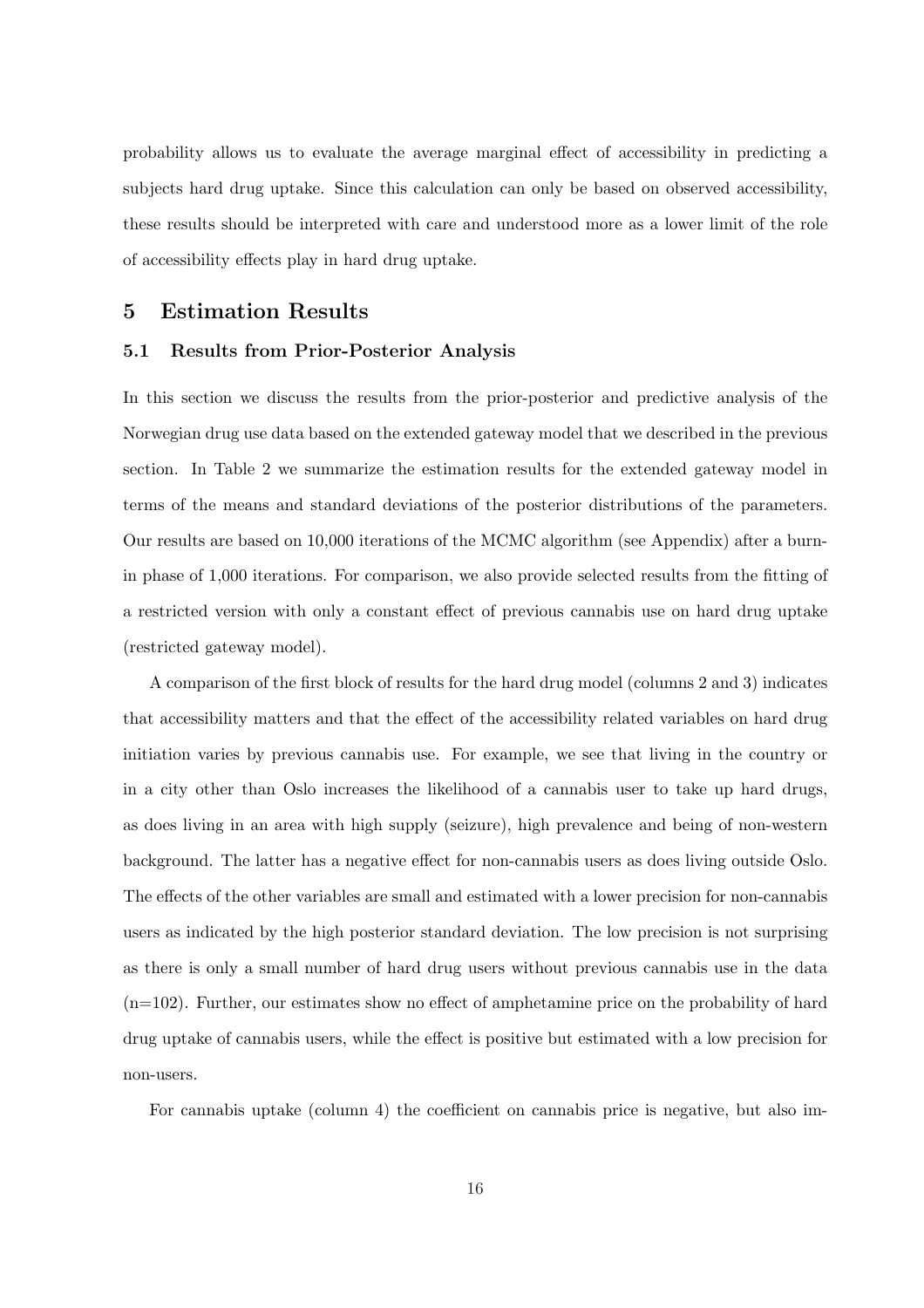|                    | Extended Gateway Model |               | Restricted Gateway Model |                           |
|--------------------|------------------------|---------------|--------------------------|---------------------------|
|                    |                        | Hard uptake   | Can uptake               | Hard uptake               |
|                    | no can                 | can           |                          |                           |
| Country            | 0.12(0.19)             | 0.37(0.18)    | $-0.27(0.10)$            | 0.17(0.14)                |
| Oslo               | 0.46(0.28)             | $-1.11(0.46)$ | $-0.03(0.11)$            | $-0.06$ $(0.25)$          |
| Obtain             | 0.48(0.99)             | $-0.02(1.06)$ | 0.15(0.71)               | 0.05(0.75)                |
| Seizure            | 0.11(0.67)             | 3.21(1.11)    |                          | 0.97(0.61)                |
| Prevalence         | 0.20(1.31)             | 2.46(1.97)    | 2.26(0.91)               | 1.47(1.23)                |
| Non-Western        | $-0.31(0.19)$          | 0.48(0.29)    | $-0.54(0.13)$            | $-0.08$ $(0.15)$          |
| Amphetamine Price  | 0.47(0.41)             | 0.04(0.45)    |                          | 0.23(0.35)                |
| Cannabis Price     |                        |               | $-0.62(1.38)$            |                           |
| Cannabis Use       | 1.20(0.54)             |               |                          | 1.10(0.41)                |
| Police prob.       | 0.90(0.22)             |               | 0.62(0.19)               | 0.89(0.21)                |
| Parents prob.      | 0.45(0.11)             |               | 0.42(0.08)               | 0.46(0.10)                |
| School prob.       | $-0.02(0.13)$          |               | 0.25(0.11)               | 0.01(0.13)                |
| Friends prob.      | $-0.04(0.16)$          |               | $-0.09(0.13)$            | $-0.02(0.15)$             |
| Leave School early | 0.52(0.12)             |               | 0.19(0.11)               | 0.50(0.12)                |
| Alcohol young      | 0.28(0.11)             |               | 0.41(0.09)               | 0.31(0.11)                |
| Smoker             | 0.42(0.15)             |               | 1.17(0.06)               | 0.41(0.16)                |
| Male               | 0.28(0.07)             |               | 0.43(0.05)               | 0.28(0.08)                |
| Age2124            | $-0.01(0.10)$          |               | 0.03(0.06)               | $-0.02(0.09)$             |
| Intercept          | $-2.81(0.48)$          |               | $-2.27(0.39)$            | $-2.65(0.37)$             |
| Correlation        | 0.34(0.23)             | 0.06(0.20)    |                          | $0.26(0.14)$ $0.15(0.21)$ |

Table 2: Posterior means and standard deviations (parentheses) for parameters in the cannabis and hard drug equation from the prior posterior analysis of the extended gateway model.

precisely estimated. This suggests that prices (as measured here) are not of great importance for drug initiation. However, we cannot rule out that this is, at least partly, due to the poor data situation (only data for Oslo is available) and to how the price variable is constructed. For example, Van Ours and Williams (2007) find a negative effect of cannabis price on cannabis initiation. The remaining coefficient estimates for the accessibility variables in the cannabis model suggest that accessibility factors also matter for cannabis intake. Especially cannabis prevalence, obtainability and non-western cultural background affect cannabis uptake, while living in Oslo has no effect. The negative effect of the Oslo variable on the hard drug uptake of cannabis users versus the positive effect for non-users suggests that a cultural acceptance of cannabis use may not translate into a cultural acceptance of hard drug uptake.

We now turn to the estimates of the direct effect of previous cannabis use and proneness factors. We estimated a large positive effect of previous cannabis use on the probability of hard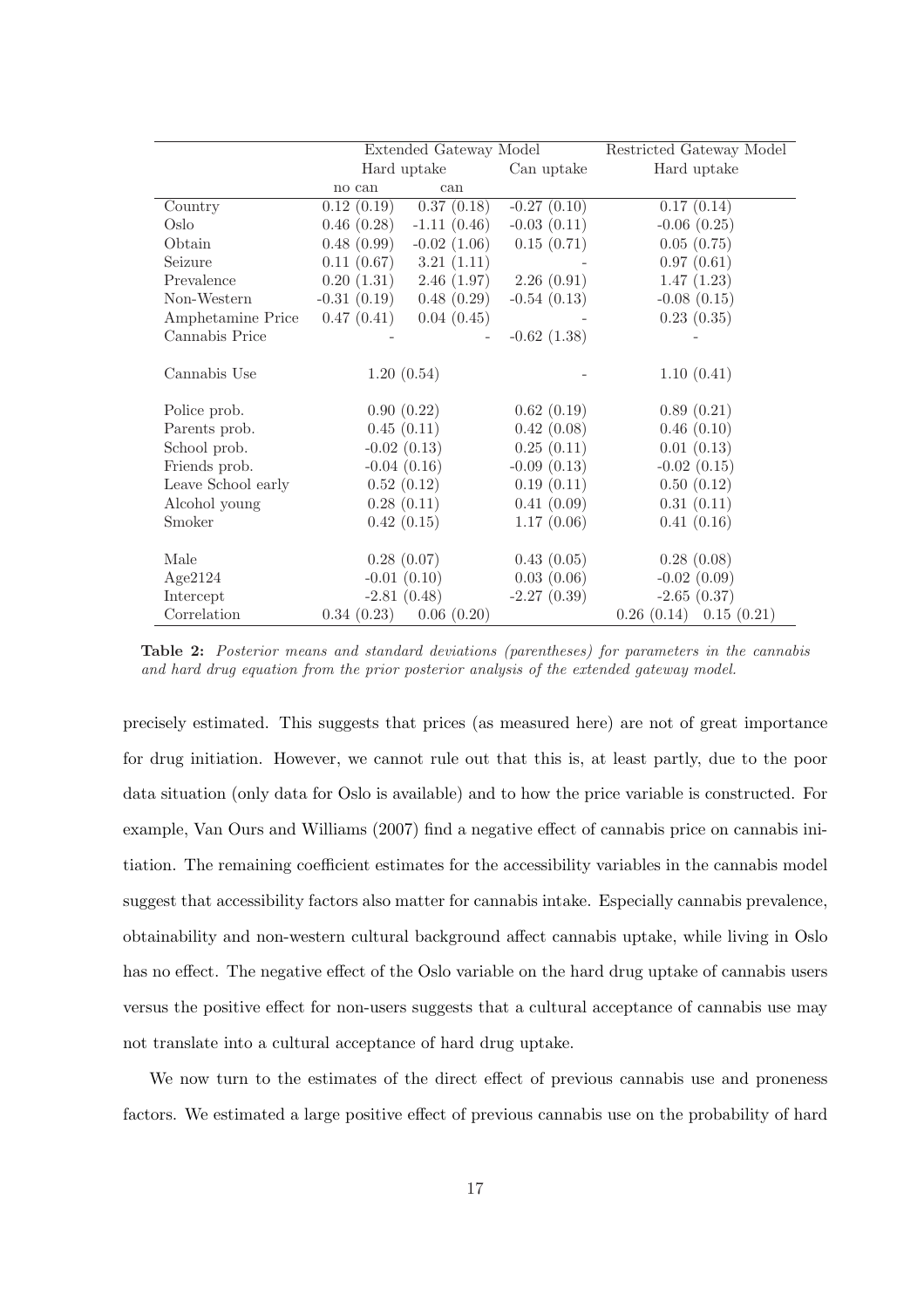drug uptake. Further, we find a large positive effect of childhood problems with police and parents, leaving school early, early alcohol use and smoking. These factors also increase the likelihood of cannabis use. In contrast, problems in school and with friends do not have seem to have an effect on hard drug uptake. We find the same results for hard drug uptake in terms of previous cannabis use and the proneness variables in our estimation of the simple model (see last column of Table 2), with the difference that the gateway effect is estimated with a higher precision. This is not the case for the results on the accessibility and price variables and we see that the coefficient on Oslo, Non-Western and the price variables are now close to zero. Except for living in the country, which has a positive effect, the coefficients on the remaining variables are poorly estimated.

Our findings with regard to unobserved confounders are expressed in terms of the correlation coefficients presented in the bottom row of the table. For non-users of cannabis our estimation provides evidence for a positive correlation, while the results for cannabis users do not. Previous work that have used a more restrictive model formulation has found positive correlation for the overall population (Bretteville-Jensen et al 2008), and under such restrictions we too estimate a positive correlation for both groups.

For a more detailed summary of the accessibility related coefficients in the hard drug model we take a closer look at the posterior distributions of the accessibility coefficients from the extended gateway model. In Figure 2 we provide plots of the posterior distributions of the coefficients for accessibility variables in vectors  $\beta_0$  and  $\beta_1$ . The solid line refers to no previous cannabis use and the dashed line to previous cannabis use. Except for the case of the obtain variable (third figure in 1st row), the two lines have different regions of support (some overlapping). These graphs thus provide further evidence for the extended gateway effect in that previous cannabis use affects hard drug uptake via accessibility variables, and we therefore proceed with our further analysis under the extended gateway model. In section 6 where we consider a range of alternative model specifications, e.g. alternative definitions for the dependent variables and alternative vectors of covariates.

Note that our estimates for the accessibility variables in the two hard drug models, presented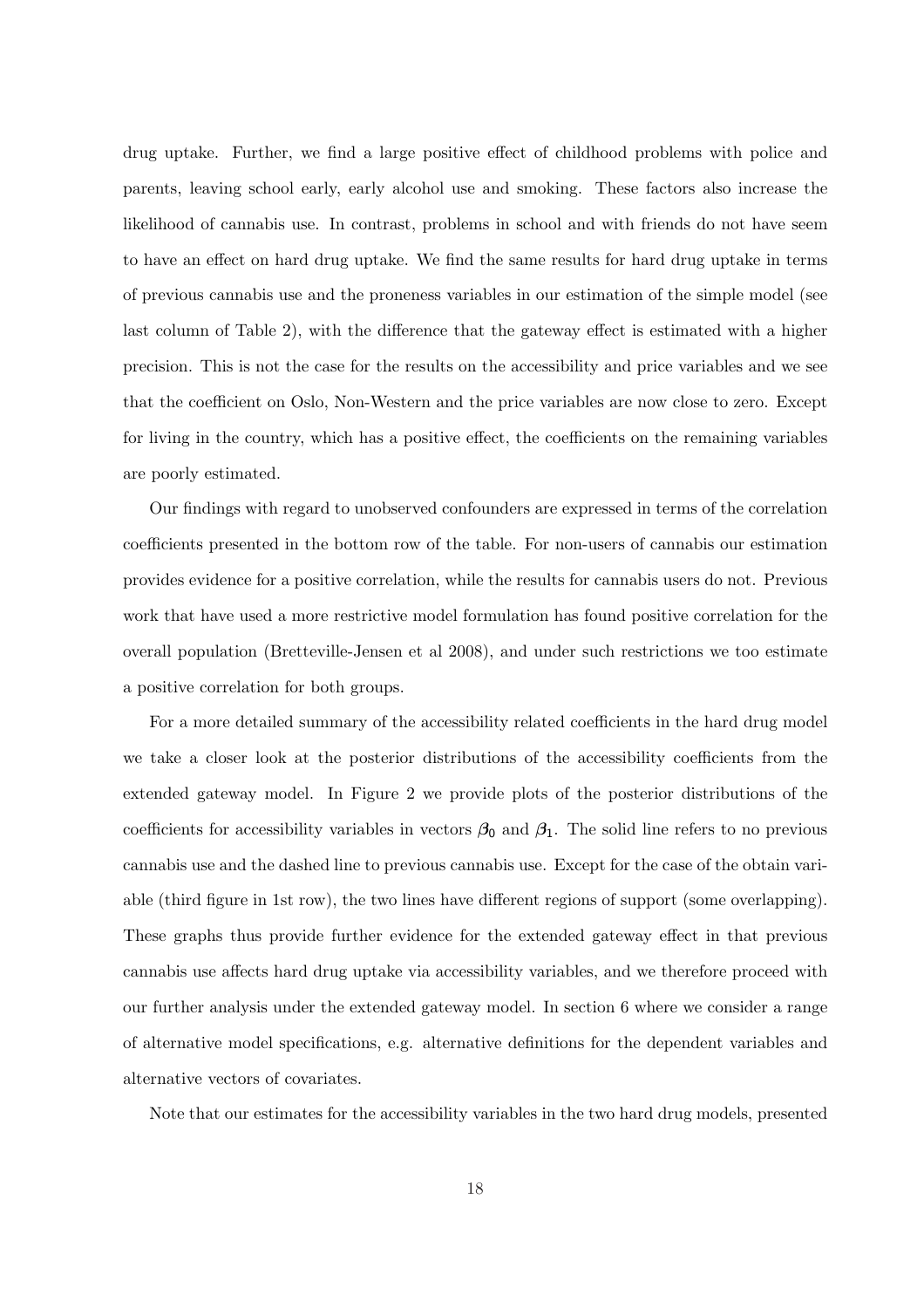

Figure 2: Plots of the Posterior Distributions for the coefficients on oslo, prevalence and non-western under no cannabis use (blue line) and cannabis use (red dashed line).

in Table 2 and Figure 2, are interesting in regard to the possible transmission mechanisms of cannabis use. In particular, the fact that physical accessibility, measured by the seizure and prevalence variables, has a large positive effect under previous cannabis use compared to almost no effect under no previous cannabis use may be seen as evidence of the transmission channel 2 and 3. Further, we find that previous cannabis use has a strong positive direct positive effect on hard drug uptake. We interpret this as evidence for transmission channels 1 and/or 4. According channel 1 the coefficient reflects an increase physiological and physical need for stronger drugs. Under channel 4 the positive coefficient reflects a better knowledge of the drug market. We further explore these issues in our sensitivity analysis Section 6 where we consider a range of alternative model specifications.

### 5.2 Results from Predictive Analysis

We employ the predictive analysis to explore the importance of accessibility and proneness related factors, in addition to that of previous cannabis intake, on a subject's probability of hard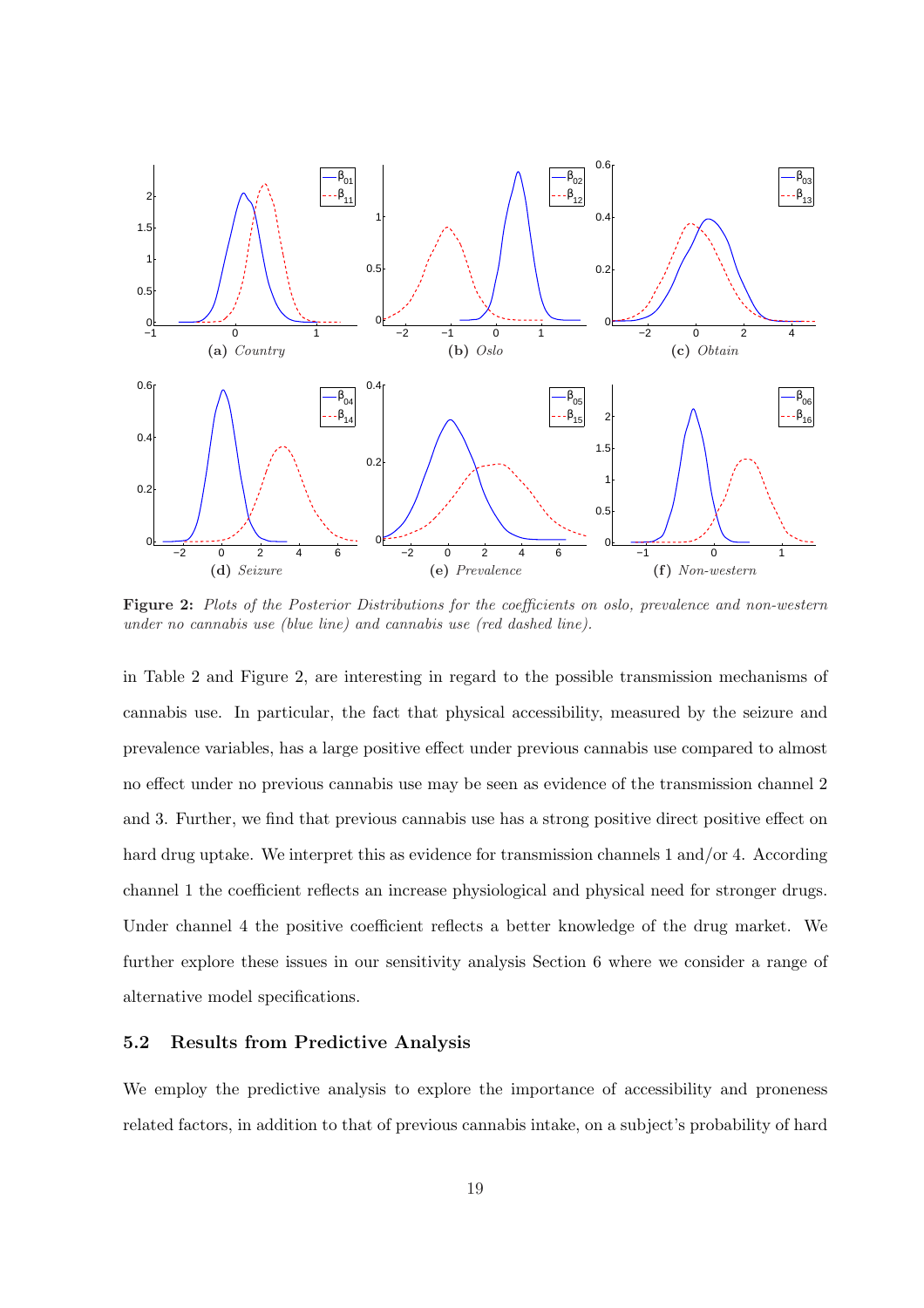drug uptake. We first investigate the effects for a random (average) subject from the population. From the first row in Table 3 we see that the subject's probability to take up hard drugs is 7.6% under no previous cannabis use and 36.2% under previous cannabis use. As discussed in Section 4.3, these two probabilities refer to the two counterfactual scenarios if we were to observe the same subject under no and previous cannabis use. The estimates are based on the marginal model of hard drug uptake and are corrected for unobserved confounding (selection on unobservables). If we assume that we have successfully accounted for all unobserved confounders

| Predictive Probabilities for Extended Gateway Model |                           |                      |                       |                      |                       |
|-----------------------------------------------------|---------------------------|----------------------|-----------------------|----------------------|-----------------------|
|                                                     |                           | informed prior       |                       | ignorant prior       |                       |
|                                                     |                           | no cannabis          | cannabis              | no cannabis          | cannabis              |
| Total                                               | $Pr(h_{i,n+1}=1)$         | 0.076                | 0.362                 | 0.081                | 0.351                 |
| Partial                                             | $w/o$ Access <sup>*</sup> | 0.036                | 0.164                 | 0.040                | 0.136                 |
|                                                     |                           | (4pp)                | (19.8 <sub>pp</sub> ) | (4.1 <sub>pp</sub> ) | (21.5pp)              |
|                                                     | $w$ /o Prices             | 0.053                | 0.363                 | 0.060                | 0.350                 |
|                                                     |                           | (2.3 <sub>pp</sub> ) | $(-0.1 \text{pp})$    | $(2.1 \text{pp})$    | $(1.0 \text{pp})$     |
|                                                     | $w$ /o Gateway            |                      | 0.094                 |                      | 0.130                 |
|                                                     |                           |                      | (26.8 <sub>pp</sub> ) | -                    | (22.1pp)              |
|                                                     | $w$ /o Proneness          | 0.035                | 0.257                 | 0.036                | 0.243                 |
|                                                     |                           | $(4.1 \text{pp})$    | $(10.5~\text{pp})$    | (4.5pp)              | (10.8 <sub>pp</sub> ) |

Table 3: Estimates for total and partial marginal predictive probabilities of hard drug uptake based on the extended model under two different prior assumptions. The informative prior refers to priors based on the 2002 data as discussed in Section 4.2. For the ignorant prior we centered the prior distributions for all parameters at zero. \*As before access includes all access related variables from main specification other than prices

through our flexible joint model, the difference of 28 percentage points can be interpreted as the causal effect of cannabis use on hard drug uptake.

Table 3 also reports the estimated marginal predictive probabilities without the effect of accessibility, price and proneness factors as well as the direct "gateway" effect (under previous cannabis use only). As discussed in Section 4.3, these "partial" probabilities are obtained by setting the corresponding coefficients to zero. Within each row, the difference between the partial and the total probabilities (reported in parentheses) can be interpreted as a kind of average marginal effects. For example, without the effect of accessibility related factors, and holding everything else constant, the probability of a random subject to take up hard drugs by drops by 4 percentage points, from 7.6% to 3.6%, if we assume the subject had no previous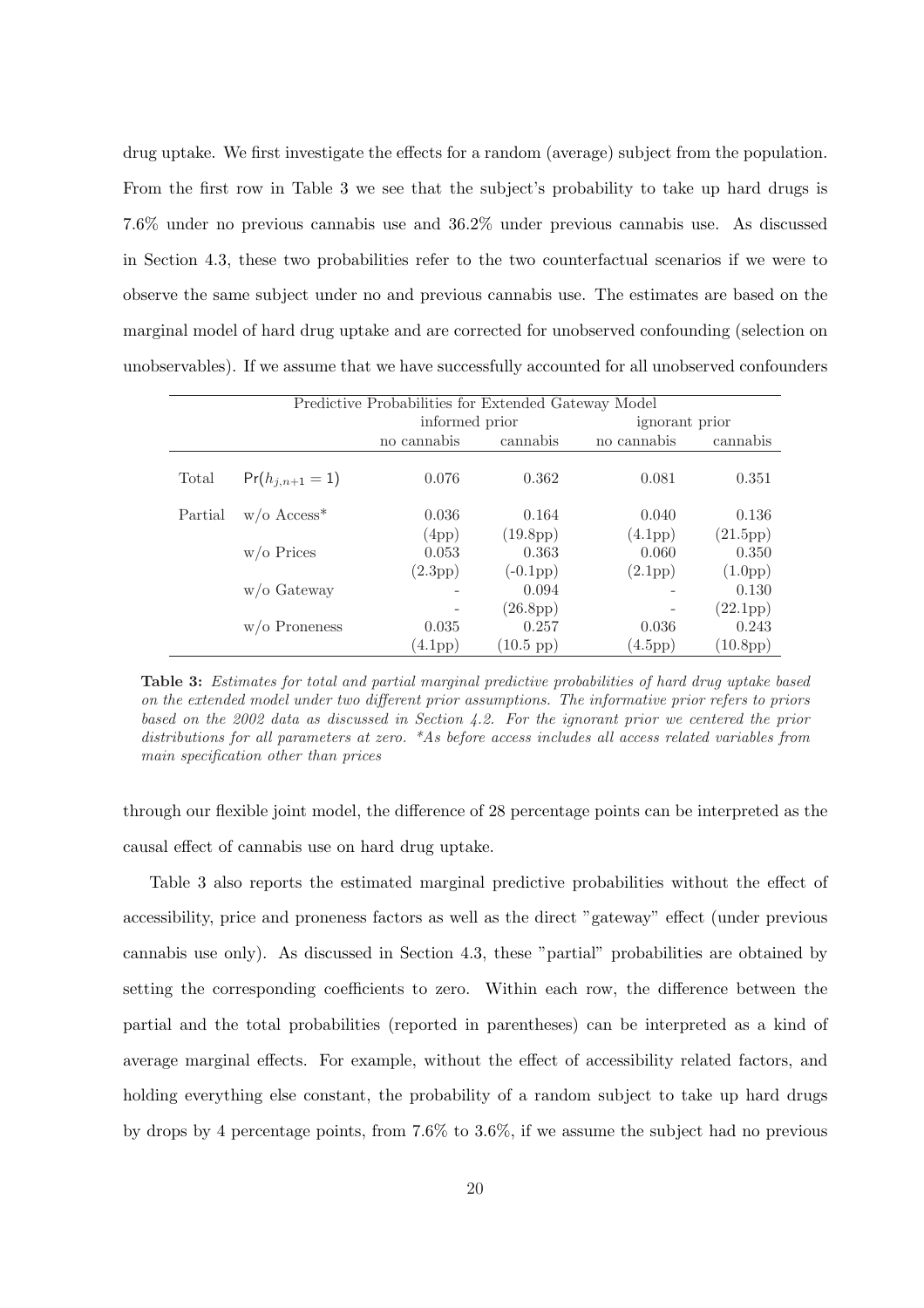cannabis use. Under previous cannabis use the probability would drop by 19.8 percentage points, from 36.2% to 16.4%. The average marginal effect of proneness on the probability of hard drug uptake is 4.1 percentage points under no previous cannabis use and 10.5 percentage points under previous cannabis use. The largest effect is from the direct gateway effect with 26.8 percentage points. As expected from the estimates on the price coefficient the effect of prices is the smallest.

Finally, we also report the predictive results for the analysis of the extended gateway model under alternative prior assumptions that are not based on the 2002 data (ignorant prior) in Table 3. The estimates of the predictive probabilities as well as those of the model parameters (see Table 10 in appendix) are comparable to those from the analysis under the informed priors. We do observe a smaller decrease in the probability due to the direct gateway effect. This is driven by a smaller mean of the posterior distribution of the coefficient on previous cannabis use. Overall the estimates in Table 3 suggest that accessibility and proneness both play an important role in hard drug uptake of subjects. Both proneness and accessibility have a larger effect on the probability of hard drug uptake for cannabis user, which contributes to the observed pattern of higher hard drug use among cannabis users. Since we can only assess the effects based on the available limited data on proneness and accessibility, it is very likely that our estimates correspond to a lower boundary of the effects. We also note that especially the effect of accessibility related variables is much higher under previous cannabis use. This is to a large extent driven by the different coefficient estimates on accessibility factors under the two cannabis use states that we discussed in previous section. We also observe a larger marginal average effect of proneness under previous cannabis use which is a result of the non-linear transformation of in the probit model.

In Table 4 we provide an alternative summary of the effects of previous cannabis use, accessibility and proneness for a male and female living in Oslo. The tables shows the predicted probability for an average male (female) in Oslo, as well as for a male (female) under high and low accessibility, hard drug prices and proneness. As expected given the positive coefficient on male in the hard drug model, males have a higher probability of hard drug uptake than females, as seen in the first row of results. The remaining results in the table show how these base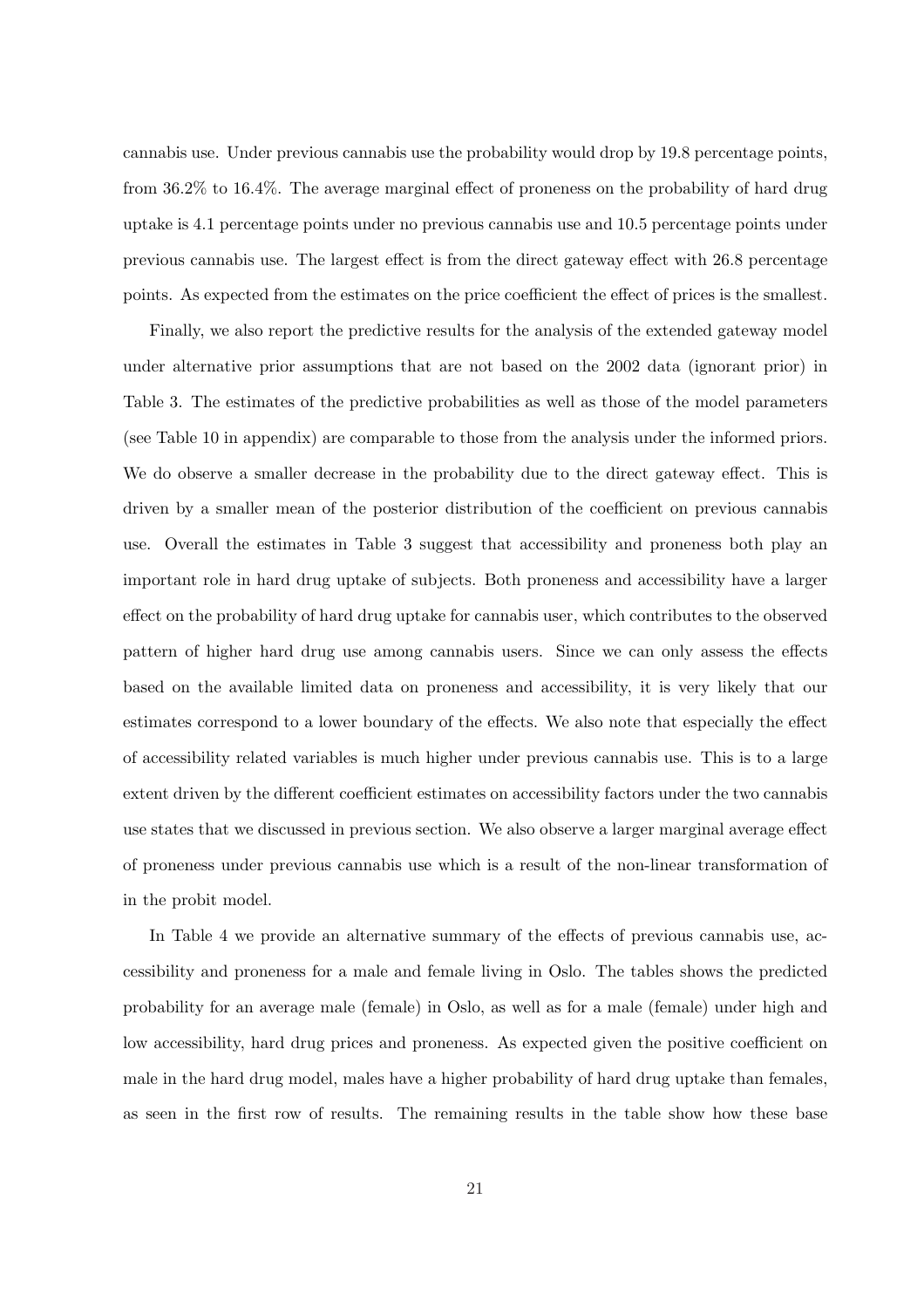| Predictive Probabilities for Various Scenarios |          |             |          |             |  |  |
|------------------------------------------------|----------|-------------|----------|-------------|--|--|
|                                                |          | Male        |          | Female      |  |  |
|                                                | cannabis | no cannabis | cannabis | no cannabis |  |  |
| Benchmark                                      | 0.269    | 0.126       | 0.196    | 0.081       |  |  |
| high access                                    | 0.458    | 0.134       | 0.349    | 0.085       |  |  |
| low access                                     | 0.051    | 0.116       | 0.031    | 0.071       |  |  |
| high prices                                    | 0.271    | 0.140       | 0.199    | 0.091       |  |  |
| low prices                                     | 0.267    | 0.114       | 0.195    | 0.073       |  |  |
| high proneness                                 | 0.842    | 0.809       | 0.783    | 0.733       |  |  |
| low proneness                                  | 0.185    | 0.062       | 0.127    | 0.036       |  |  |

Table 4: Predictive probabilities of hard drug uptake for males and females under various scenarios based on the extended gateway model.

probabilities for males and females are affected by changes in accessibility, prices and proneness. The access scenario explores the effect of a move from an area with 50% increase in seizure and prevalence of hard drugs compared to an area with a 50% decrease. The proneness scenarios explore the effect of a 50% increase in having problems in police and parents versus having no problems. The estimates show that changes in accessibility and proneness can have a very large impact on the hard drug uptake both of cannabis users and non-users.

### 6 Sensitivity Analysis

In this section we present selected results from the prior posterior and predictive analysis from different specifications of the extended gateway model. We consider different frequency definitions of the cannabis and hard drug variables as well as different specifications of the variable vector in the hard drug equation. The purpose is 1) to check the robustness of our findings from the previous section regarding the direct and extended gateway effects and the importance of accessibility, proneness and previous cannabis use for hard drug uptake; and 2) to aid the interpretation of our results with respect to the gateway mechanisms.

In Tables 5 and 6 we provide results from the fitting and the predictive analysis of the extended gateway model under two alternative frequency definitions of the cannabis and hard drug variables,  $c_i$  and  $h_i$ . So far we have defined a cannabis user  $(c_i = 1)$  as a person that has used cannabis at least 5 times (and  $c_i = 0$  otherwise) and a hard drug user  $(h_i = 1)$  as a person who has used hard drugs at least once (and  $h_i = 0$  otherwise). Under Specification 1 we now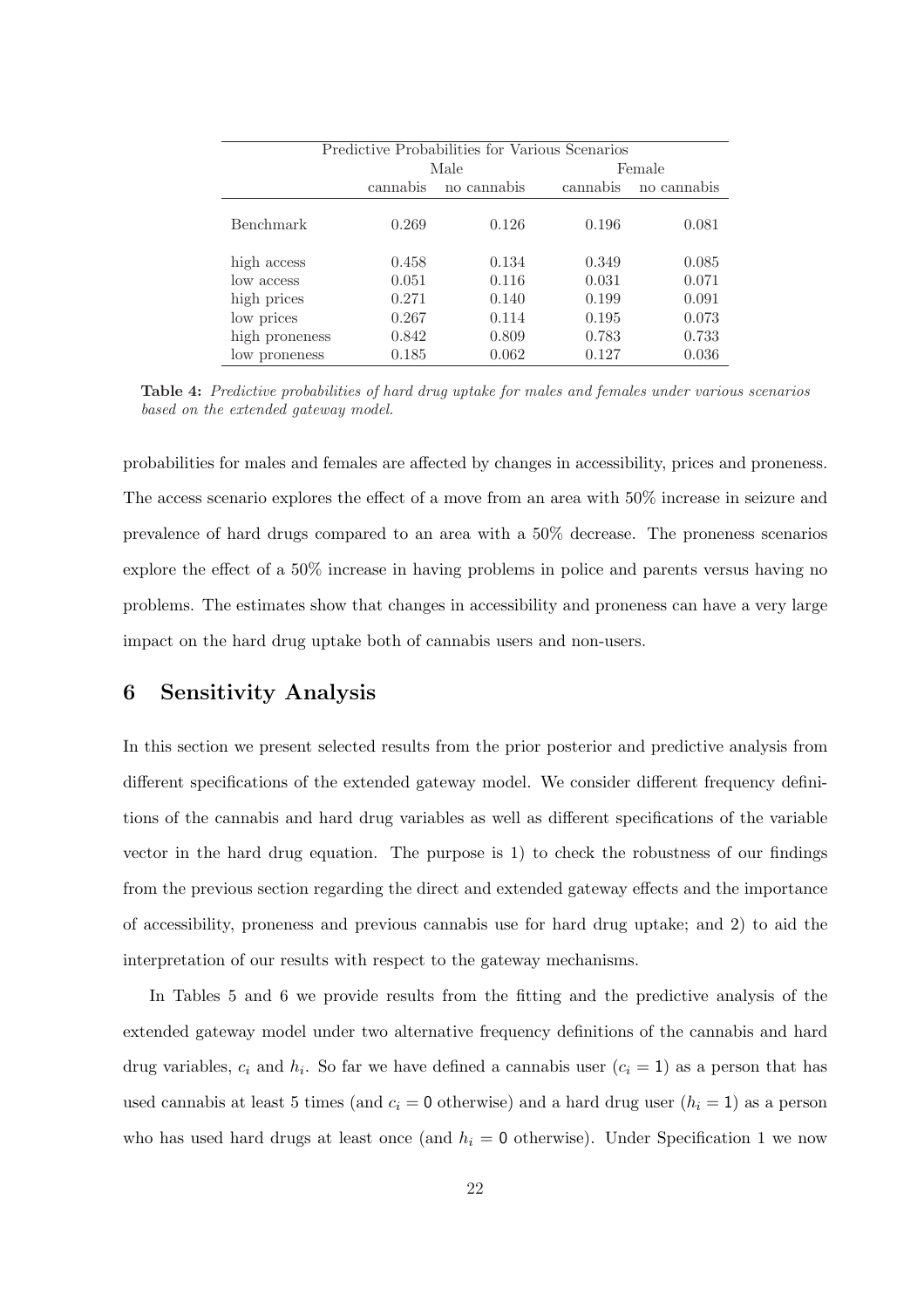|             | Some Results for Various Specifications of Variable Vectors |               |               |               |               |               |  |
|-------------|-------------------------------------------------------------|---------------|---------------|---------------|---------------|---------------|--|
|             | Spec 1                                                      |               | Spec 2        |               | Spec 3        |               |  |
|             |                                                             | Hard uptake   |               | Hard uptake   |               | Hard uptake   |  |
|             | no can                                                      | can           | no can        | can           | no can        | can           |  |
| Country     | 0.03(0.24)                                                  | 0.23(0.16)    | 0.05(0.24)    | 0.25(0.19)    | 0.13(0.16)    | 0.41(0.17)    |  |
| Oslo        | 0.48(0.34)                                                  | $-0.73(0.38)$ | 0.27(0.36)    | $-1.12(0.50)$ | 0.46(0.28)    | $-1.06(0.44)$ |  |
| Obtain      | 0.21(1.09)                                                  | 0.03(0.91)    | $-0.37(1.10)$ | $-0.18(1.13)$ |               |               |  |
| seizure     | $-0.05(0.78)$                                               | 2.38(0.92)    | 0.25(0.83)    | 2.78(1.19)    | 0.10(0.64)    | 3.00(1.03)    |  |
| Prevalence  | $-0.16(1.34)$                                               | 2.83(1.84)    | 0.03(1.36)    | 2.55(1.99)    | 0.18(1.34)    | 2.15(1.89)    |  |
| Non-Western | $-0.08(0.22)$                                               | $-0.10(0.21)$ | $-0.22(0.24)$ | 0.37(0.27)    | $-0.34(0.20)$ | 0.60(0.29)    |  |
| Amph. Price | 0.49(0.50)                                                  | $-0.08(0.37)$ | 0.54(0.55)    | $-0.18(0.50)$ |               |               |  |
|             |                                                             |               |               |               |               |               |  |
| Can. Use    | 0.93(0.48)                                                  |               |               | 1.24(0.57)    |               | 1.35(0.51)    |  |
| Intercept   | $-2.91(0.54)$                                               |               | $-2.81(0.57)$ |               | $-2.12(0.23)$ |               |  |
| smoking     | included                                                    |               |               | included      |               |               |  |
| $Other*$    |                                                             | included      |               | included      | included      |               |  |

Table 5: Specifications 1 and 2 refer to the main model with the different frequency definitions of the depended variables, freq11 and freq22. \*All specifications include the standard proneness and demographic variables from the main estimation.

define a person as cannabis (hard drug) user if he/she has used cannabis (any hard drug) at least once. Under Specification 2 we define a person as cannabis (hard drug) user if he/she has used cannabis (any hard drug) at least five times. We find that the gateway coefficient varies from 0.93 for Specification 1 to 1.24 for Specification 2 compared to 1.20 in the main model. The predicted probabilities for these specifications differ somewhat more from the main model (Table 6), as also the raw data on the frequencies of use suggests (see Appendix B). As before, accessibility and proneness contribute significantly to hard drug uptake in addition to previous cannabis use, composed of a direct effect and a extended effect via the accessibility variables.

We need to acknowledge potential endogeneity issues with respect to some of our control variables, in particular for the lifetime smoking and the obtain variable, which may bias our results. To address this concern, we have estimated the extended gateway model without these variables (Specification 3). Again we find that our results do no change dramatically compared to those in the main model. As expected, the exclusion of the smoking variable from the proneness vector leads to a smaller overall effect of proneness on hard drug uptake (Table 6). We do observe a higher total predictive probability of hard drug uptake for cannabis users in this more restricted specifications.

A comparison of the coefficient estimates (posterior means) from the fitting of Specifications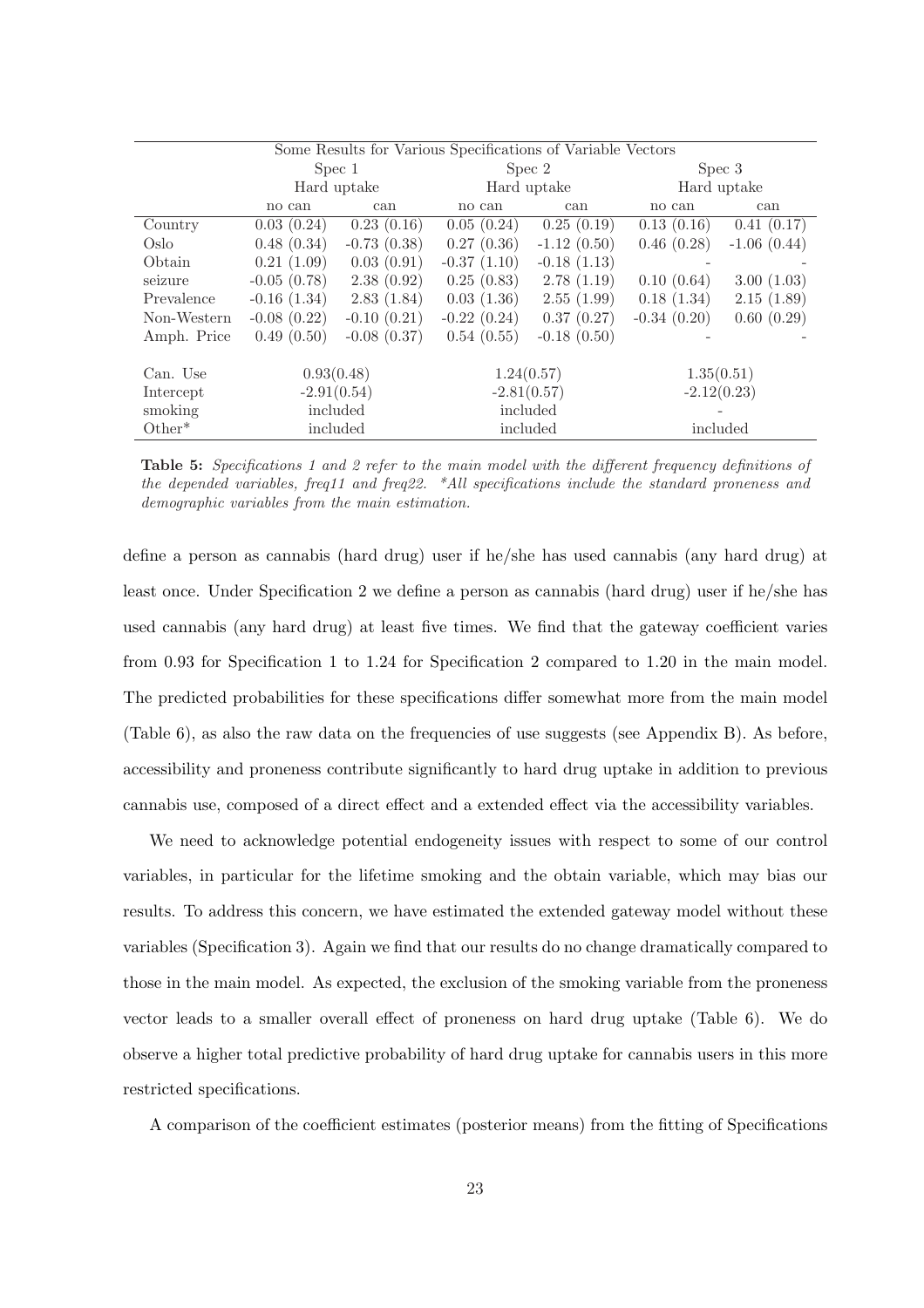| Predictive Probabilities Under Various Specifications |                          |       |                          |       |                          |                          |        |          |
|-------------------------------------------------------|--------------------------|-------|--------------------------|-------|--------------------------|--------------------------|--------|----------|
|                                                       | Spec 1                   |       | Spec 2                   |       | Spec 3                   |                          | Spec 4 |          |
|                                                       | no can                   | can   | no can                   | can   | no can                   | can                      | no can | can      |
|                                                       |                          |       |                          |       |                          |                          |        |          |
| Total                                                 | 0.057                    | 0.218 | 0.035                    | 0.246 | 0.063                    | 0.543                    | 0.088  | 0.303    |
| $w/o$ Access                                          | 0.040                    | 0.092 | 0.038                    | 0.142 | 0.032                    | 0.293                    | 0.051  | 0.161    |
| $w$ /o Prices                                         | 0.039                    | 0.234 | 0.024                    | 0.279 |                          | $\overline{\phantom{0}}$ | 0.067  | 0.259    |
| $w/o$ Gateway                                         | $\overline{\phantom{0}}$ | 0.071 | $\overline{\phantom{0}}$ | 0.053 | $\overline{\phantom{a}}$ | 0.131                    | -      | $0.185*$ |
| $w$ /o Proneness                                      | 0.020                    | 0.128 | 0.011                    | 0.154 | 0.050                    | 0.517                    | 0.032  | 0.199    |

Table 6: Predictive Probabilities for various specifications of the extended gateway model. \*Gateway here does not include the early use effect.

1 in Table 5 to those from the main model in Table 2 yields some potentially interesting insights and interpretations and speculations regarding the transmission channels of previous cannabis use on hard drug uptake. First, we find that the posterior mean of the coefficient on previous cannabis use decreases from 1.20 to 0.90 if we include the lowest frequency cannabis user (between one and four times) into the group of cannabis users. This observations is coherent with the fact that one would expect the strength of the transmission channels 1 and 4 to be lower for accidental and low frequency cannabis users as they not have developed a strong psychological or physiological need for harder drugs and are less knowledgeable about the drug market. Further, we don't see large changes in the coefficients on the accessibility variables. This observations is consistent with channels 2 and 3. Using cannabis only once or twice is sufficient for a subject to pass the threshold to illegal drugs and to be less concerned about their potential harmful effects, increasing the probability that these take up hard drugs given the opportunity.

Another issue that we should address here is that of early cannabis use. It has been suggested in the literature that starting with cannabis at a young age will reinforce the gateway effect (see e.g. Fergusson et al. 2006). In addition to the indicator for previous use we therefore consider a specification (4) with an additional dummy variable for early cannabis use in the hard drug model (results not shown in Table 5). The variable is set equal to 1 if the respondents report to have used cannabis before they turn 16. We find that early cannabis use has a positive effect on hard drug uptake (0.71), while we now observed a lower mean of the posterior distribution of previous cannabis use of 0.60 compared the estimate of 1.20 for the main specification (Table 2).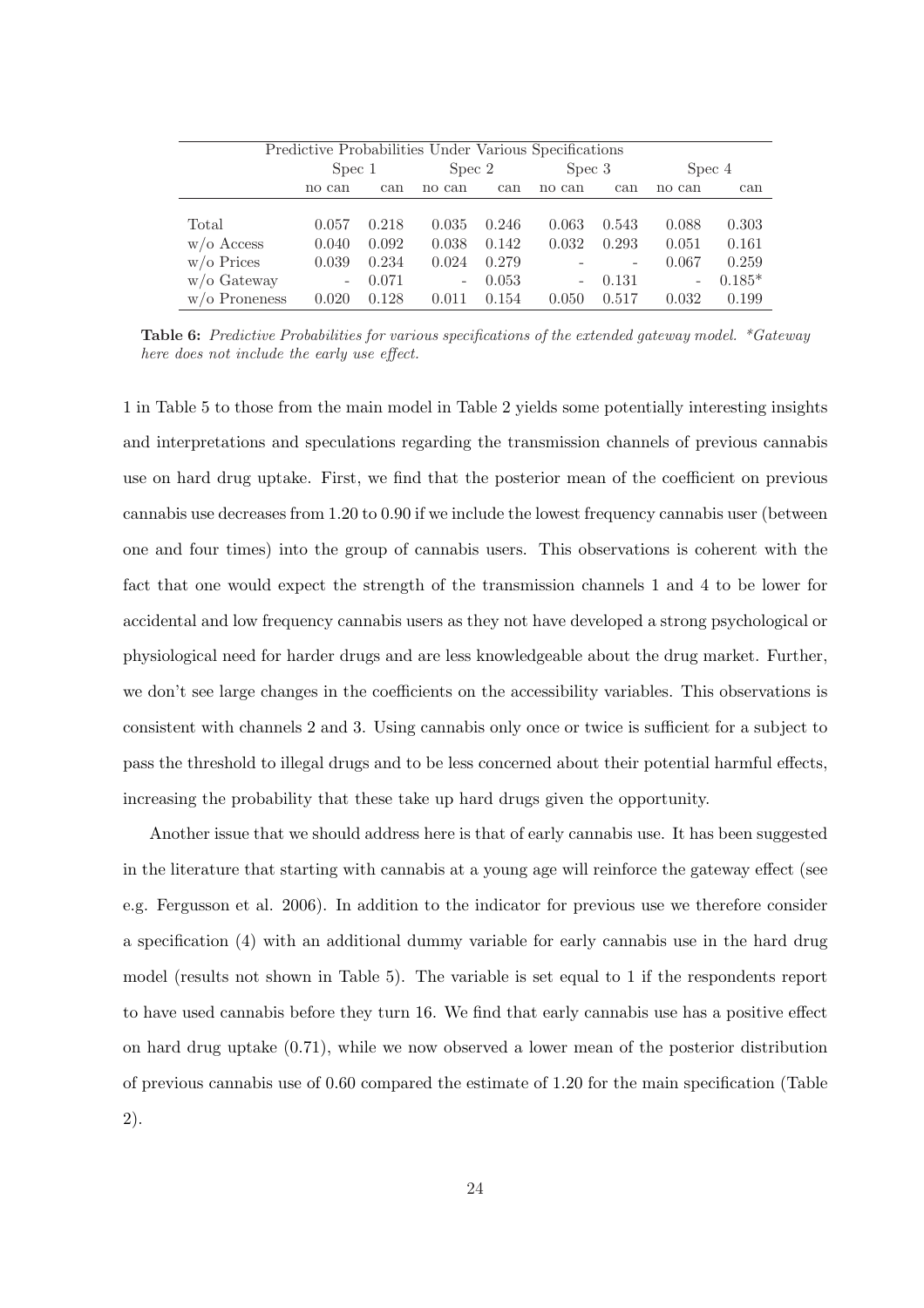One might speculate that this implies that the estimated direct gateway effect to a large extent is driven by early cannabis use. However, the early use variable might be associated with endogeneity issues as we cannot rule out that early use is at least partially driven by unobserved proneness factors that also drive hard drug uptake (We do observe an increase in the gateway coefficient if we omit the smoking variable in Spec 4). If, on the other hand, the early use coefficient reflects mainly unobserved proneness that for some reason has not been captured by our joint modeling, then this would imply a smaller gateway effect than the one presented in Table 2. Finally, we should note that the inferences of the other coefficients remain fairly stable and we again observed an extended gateway effect. This is also born out in the estimates from the predictive analysis for Specification 4 presented in Table 6.

### 7 Policy Implications

A robust finding that emerges from our previous analysis is that in addition to previous cannabis use, accessibility and proneness related factors play an important role in explaining hard drug uptake among cannabis users and contribute to the observed higher hard drug uptake among them. We have also found an interesting link between previous cannabis use and the effect of accessibility factors. In this section we explore possible policy implications of our empirical analysis using the model specification from main empirical section (Table 2). In Table 7 we report the predictive probabilities of hard drug uptake under various hypothetical scenarios. For example, we consider a scenario where the availability of hard drugs (measured by seizure and prevalence) will change in response to policy interventions. Our results suggest that a 50% decrease in availability would lead to a 36% reduction in the overall probability of hard drug uptake (from 0.134 to 0.086, see last column of Table 7). As expected, increased accessibility will have the opposite effect (up 19%, from 0.134 to 0.165). While changes in accessibility will hardly affect non-users of cannabis, the impact on cannabis users is relatively large.

We also examine two different scenarios for changes in the proneness variables. First, if the sample prevalence of problems with parents and police doubles our estimations suggests that the overall probability increases to 0.144, whereas setting the two problem variables to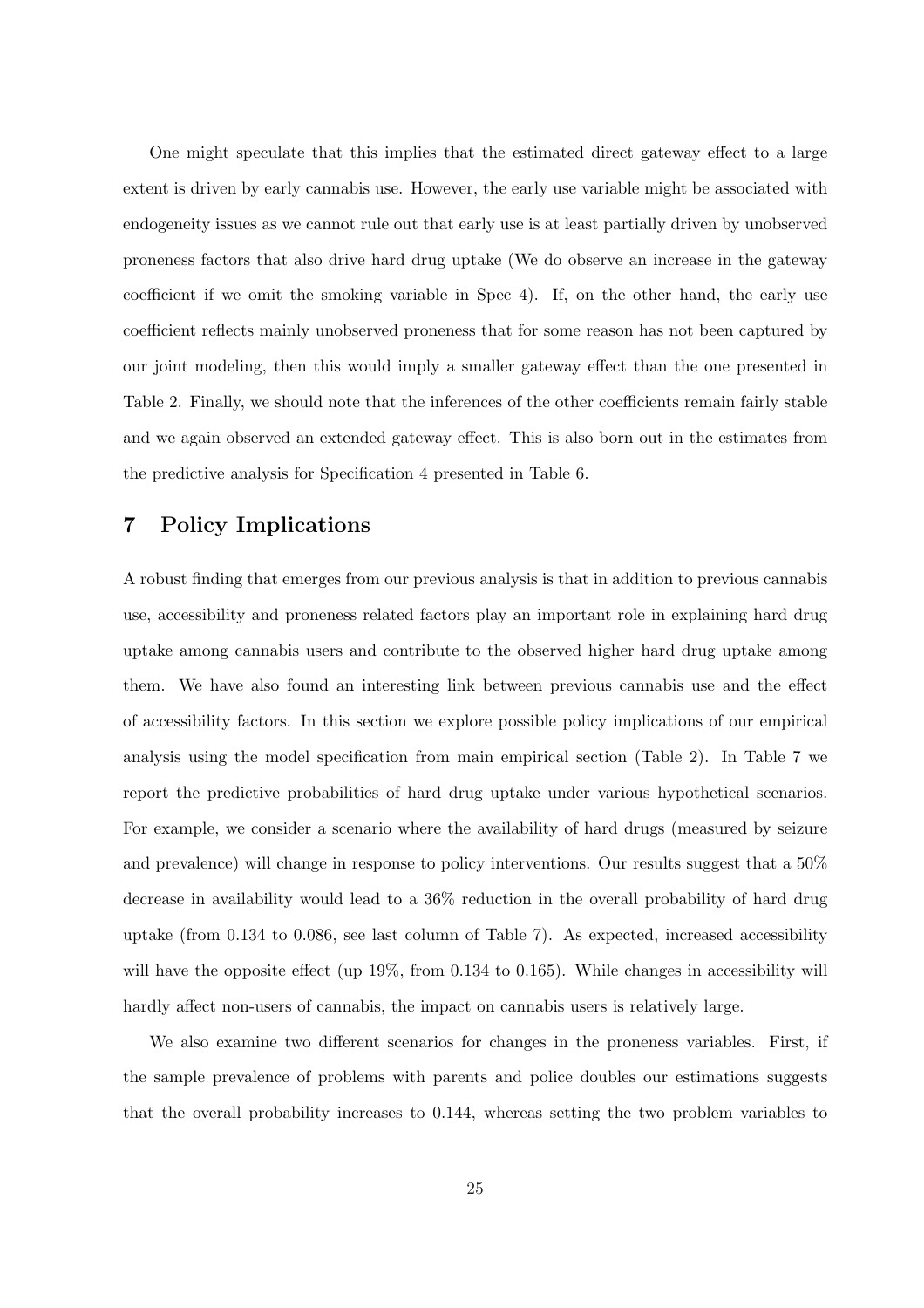| Predicted Hard Drug Uptake for Policy Scenarios |          |             |         |  |  |
|-------------------------------------------------|----------|-------------|---------|--|--|
|                                                 | Cannabis | No Cannabis | Overall |  |  |
|                                                 |          |             |         |  |  |
| Base                                            | 0.362    | 0.076       | 0.134   |  |  |
|                                                 |          |             |         |  |  |
| high hard seiz and prev                         | 0.545    | 0.076       | 0.165   |  |  |
| low hardseiz and prev                           | 0.236    | 0.074       | 0.086   |  |  |
|                                                 |          |             |         |  |  |
| more problems pol an par                        | 0.378    | 0.085       | 0.144   |  |  |
| no problems pol an par                          | 0.341    | 0.067       | 0.116   |  |  |
|                                                 |          |             |         |  |  |
| more early alc and leave school                 | 0.377    | 0.083       | 0.151   |  |  |
| no early alc and leave school                   | 0.346    | 0.068       | 0.124   |  |  |
|                                                 |          |             |         |  |  |
| high can prev                                   |          |             | 0.156   |  |  |
| low can prev                                    |          |             | 0.116   |  |  |
|                                                 |          |             |         |  |  |
| high can price                                  |          |             | 0.129   |  |  |
| low can price                                   |          |             | 0.137   |  |  |
|                                                 |          |             |         |  |  |
| high gateway                                    |          |             | 0.188   |  |  |
| lower gateway                                   |          |             | 0.089   |  |  |

Table 7: Predicting Probabilities for different scenarios for males and females using estimation results from the extended gateway model.

zero reduces the corresponding probability to 0.116. A successful policy towards reducing early alcohol initiation and school drop-outs would have a somewhat smaller effect and reduce the overall probability to 0.124. Note that these changes are based only on the model for hard drug intake and do not directly consider the interaction between cannabis and hard drug use. This means that if the policy scenarios discussed here also influence the probability of cannabis uptake, the results are likely to underestimate the overall effect on hard drug use in the population.

Given the link between cannabis and hard drug use, however, a very interesting policy question is how changes in the accessibility of *cannabis* affect hard drug uptake. By employing the conditional predictive probability of hard drug uptake (instead of the marginal predictive probability), we can explore the question. The idea behind this measure is to first predict a random subject's cannabis intake and then, conditional on the predicted cannabis use, predict hard drug uptake (see Appendix A). Lowering the prevalence of cannabis use by 50% (everything else held constant) would decrease the probability of hard drug uptake (to 0.116), while a 50% increase in the prevalence raises the probability to 0.156. Changes in the cannabis price, on the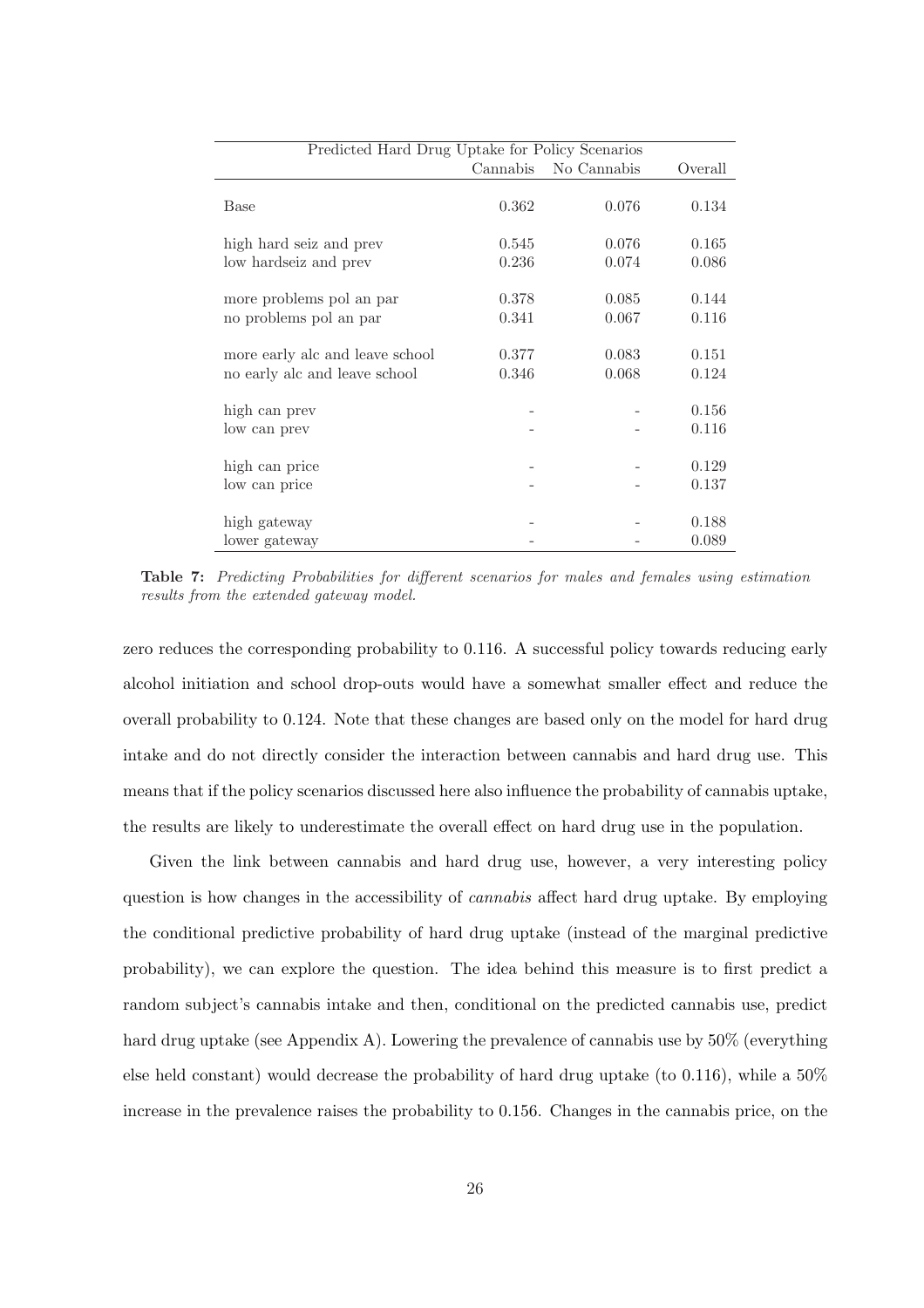other hand, do not seem to affect the probability of hard drug uptake to a large extent.

Lastly, we consider a change in the strength of the direct effect of previous cannabis use. For instance, a policy aiming at separating the markets for cannabis and hard drugs (in line with what is found in the Netherlands), may reduce the effect of previous cannabis use on hard drug initiation if the policy change reduces the social interaction between different groups drug users (mechanism 4 of those listed in section 1). In contrast, a more profound gateway effect than the one estimated here, can also be a possible future scenario as improved cultivation techniques have resulted in cannabis with higher THC levels, i.e. more potent cannabis. More potent cannabis could imply stronger addiction to the drug and more craving also for other, and stronger, drug experiences (mechanism 1 in section 1). According to the World Drug Report 2007 (UN 2007), the prevalence of this high-potent cannabis has increased substantially in recent years. The bottom rows of Table 7 show that changes by 50% in the coefficient on previous cannabis use are the scenarios with the largest effect on hard drug initiation. A decrease will reduce the probability from 0.134 to 0.089 and an increase will raise it to 0.188.

### 8 Discussion

Extensive use of hard drugs is associated with substantial health risks and adverse consequences for educational achievements, social relationships, employment, careers etc. Most countries therefore rely on a drug policy aiming to reduce the use and misuse of substances such as cocaine, amphetamine, ecstasy and heroin and many uphold also a strict cannabis regime. Still, global estimates suggest that currently there are about 160 millions cannabis users and also millions of hard drug users (UN 2007). To improve drug policy means a better understanding of the factors influencing hard drug uptake is needed.

Using data from a representative sample of Norwegian adults (21-30 years) and a novel modeling approach, we have examined the influence of previous cannabis use, accessibility and proneness factors on the probability of hard drug uptake. To the best of our knowledge, this paper is the first attempt in the literature to examine the three hypotheses simultaneously and to quantify the relative importance of the three effects on the probability of hard drug uptake. Our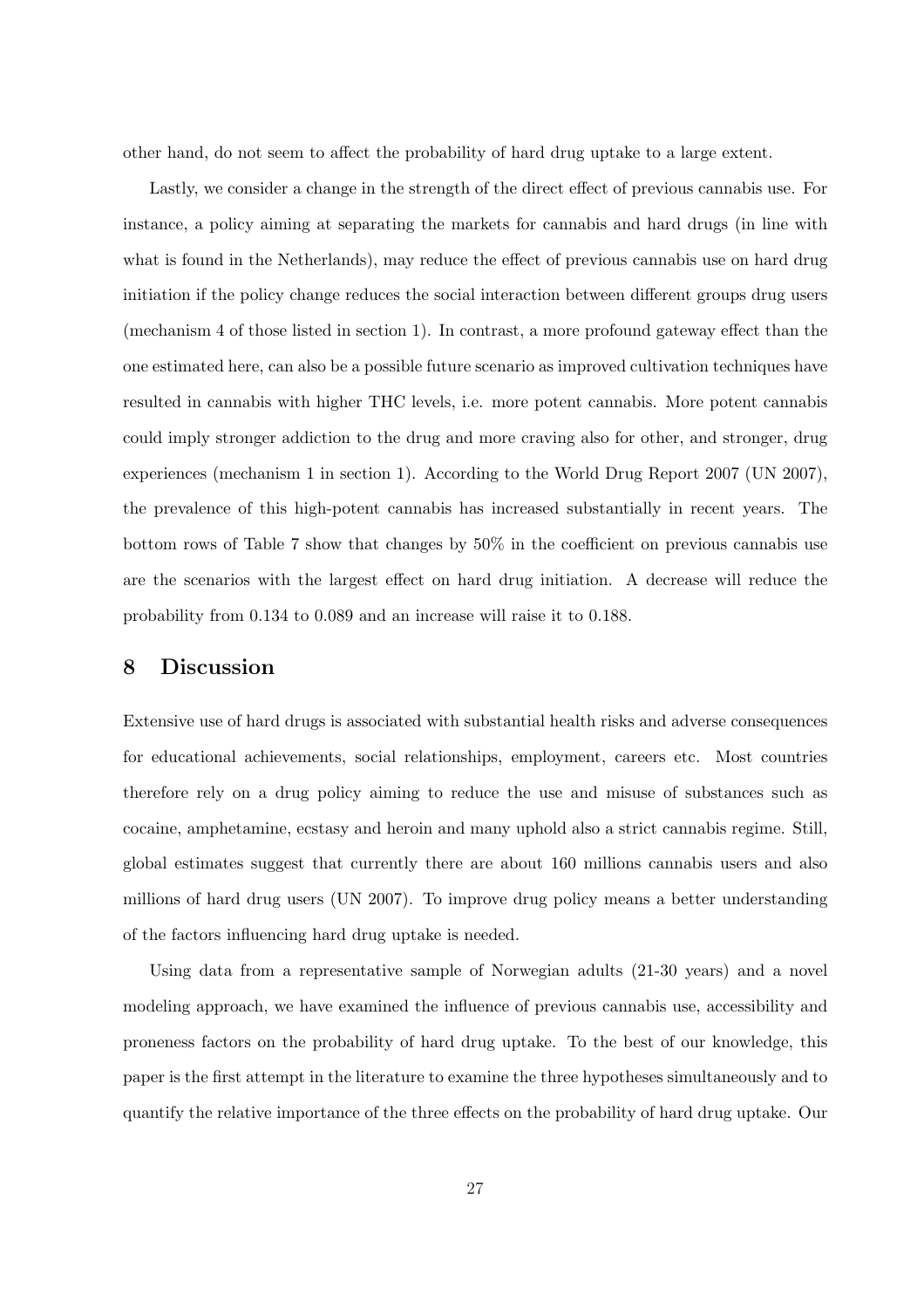results show that all three factors matter, with the effect of previous cannabis use dominating the effects from the observed accessibility and proneness factors. Our predictive analysis suggests that, for a random person, the probability of taking up hard drugs increases from roughly 8 per cent, if he/she has not previously used cannabis, to 36 per cent for cannabis users. Both proneness and accessibility have larger effects for cannabis users than for non-cannabis users, with the overall effects, measured as marginal average effects, from accessibility being more important than that of proneness. This is partly due to the fact that even though many of the proneness variables proved important, relatively few individuals reported problems with police and parents or started to drink alcohol before they turned 13. As shown in the sensitivity analysis, the findings are robust across various model specification (alternative definitions of the dependent variables and sets of covariates), all taking account also of unobserved factors.

Further, our model of hard drug uptake as a function of cannabis use (motivated by the hypothesized transmission channels) helps us to gain some insights about the suggested transmission mechanisms that could underpin the reported gateway effect. First, for cannabis to cause a psychological and/or physiological need for stronger drug experiences one would assume that the drug is used with some frequency. In line with this we find that the gateway coefficient increases with frequency of use (Table 5). It has also been suggested that starting with cannabis very young could reinforce the gateway effect, and animal studies (Ellgren et al. 2007) and twin studies examining same-sex twin pairs discordant for early cannabis initiation (see e.g. Lynskey et al. 2006) seem to support this. The results from Specification 4 in the sensitivity analysis suggest the same, namely that starting with cannabis before turning 16 has a positive effect on the probability of hard drug uptake.

Second, both the mechanism regarding lower credibility in warnings and that having used one illegal drug reduces the costs of also trying another, imply a lower threshold for hard drugs after cannabis has been initiated. While a more restricted hard drug model, with only a dummy for previous cannabis use, cannot isolate potential threshold effects, we find support the hypothesis in terms different effects of the accessibility variables for cannabis users versus non-users in our extended gateway model: Given the same degree of physical accessibility, cannabis users,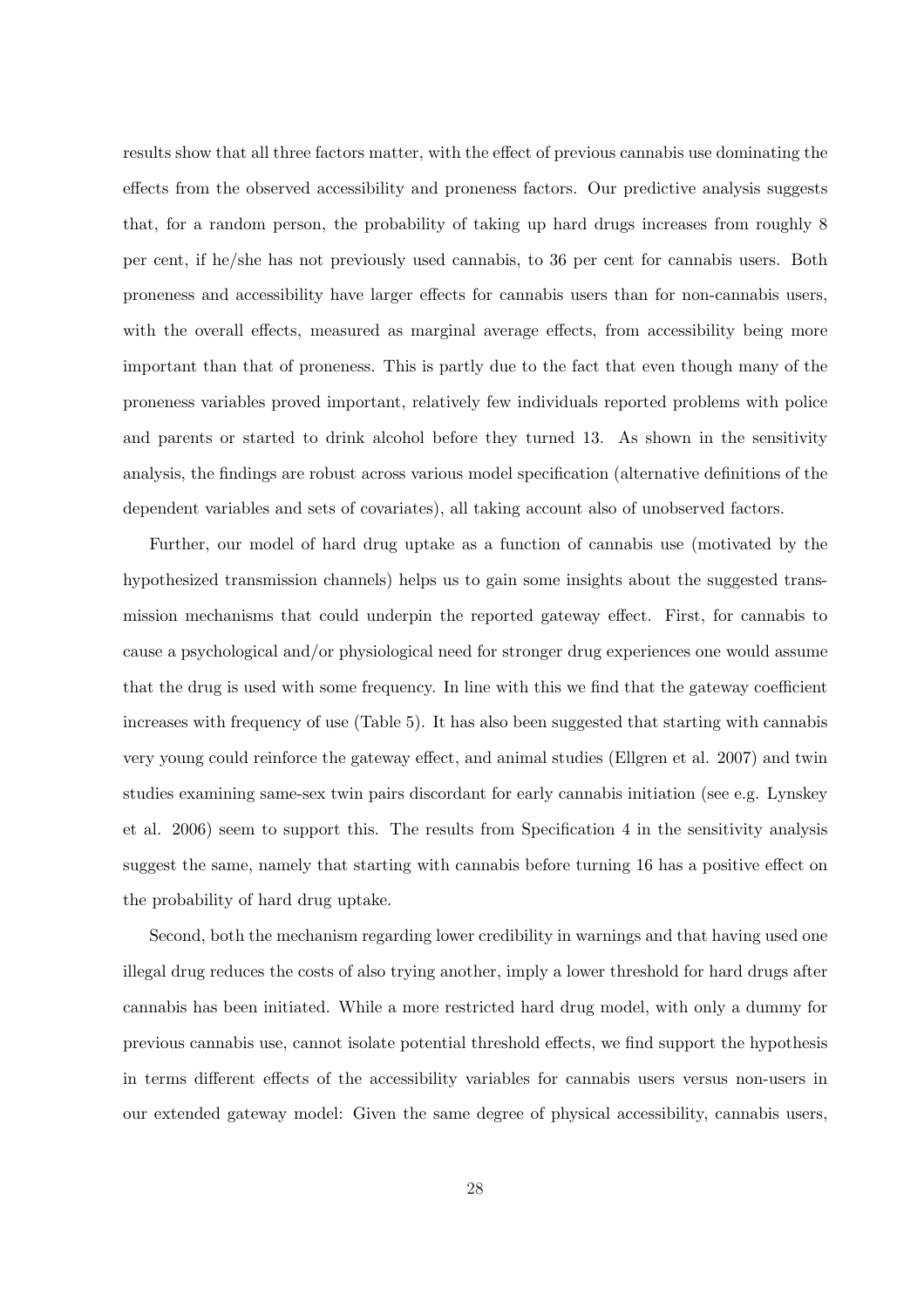who have passed the threshold/have lower costs, are more likely to take up hard drugs. The accessibility coefficients show little variation across the different frequency specification, which indicates that once one has passed the threshold, frequency of use is not of great importance for the accessibility effects.

Finally, without being able to include any variables reflecting individual variation in social interaction or market knowledge in the estimations, the fourth mechanism is hard to examine separately. The direct gateway effect we report may reflect this transition channel but may also reflect psychological and/or physiological effects. As mentioned, however, the raw data strongly suggest that there are differences between cannabis users and non-users with regard to reported obtainability of hard drugs. The table presented in Appendix B shows that while only 31, 23, 19 and 29 per cent of non-users claim to be able to obtain amphetamine, cocaine, heroin and ecstasy, respectively, within three days the corresponding numbers for cannabis users are 62, 57, 33 and 48 per cent. Also more cannabis users report that they have been offered hard drugs (80 vs 26%). Probable endogeneity problems refrained us from including these variables in the estimations. Based on our findings, however, we would argue that there are support in the data for all the suggested mechanisms.

When it comes to policy implications, the finding of a substantial gateway effect suggests that any intervention successful in reducing cannabis use also will have a positive effect on the uptake of hard drugs. Previous cannabis use is the single most important variable for the increased probability of starting to use drugs like amphetamine and cocaine. Further, for any given level of cannabis use, means for weakening the transition mechanisms should be of interest to policy makers. For instance, a separation of markets for cannabis and hard drugs may prove effective in reducing hard drugs uptake if that would reduce the influence hard drug users and knowledge of those markets might have on current cannabis users. Increased credibility of health warnings, something which might be achieved by providing more drug specific information instead of focusing on illegal drugs in general, is another means to weaken the transition mechanisms. The recent increase in the prevalence of high-potent cannabis may, on the other hand, strengthen the effect of cannabis use. Further, our findings regarding observed proneness factors indicate that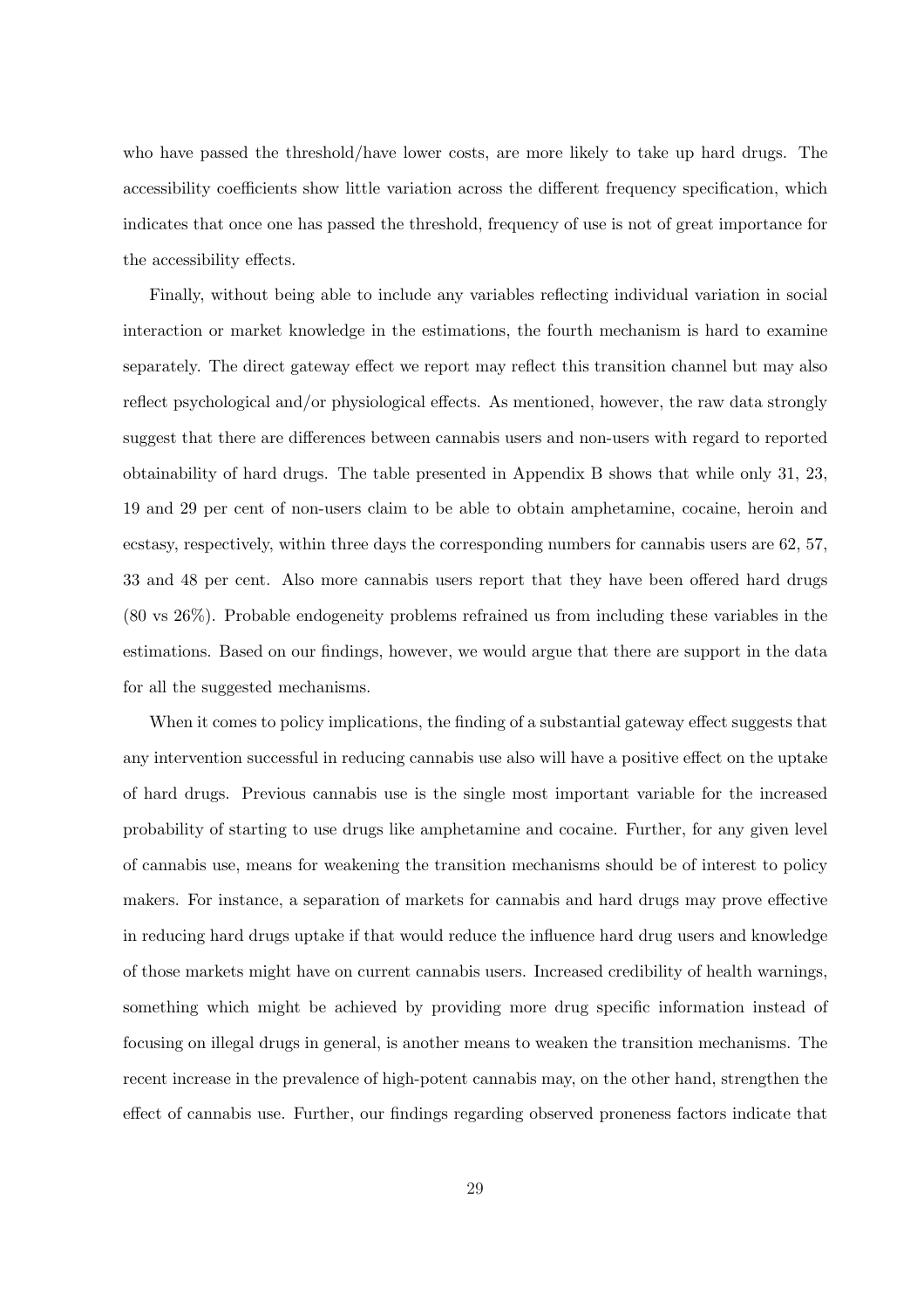intervention directed against high risk groups, e.g. early detection and adequate interference towards subgroups with high prevalence of the problem indicators (early alcohol debut, low educational achievements, problems with parents and police), will reduce hard drugs initiation. Finally, our results suggest that means aiming at reducing the cultural and physical accessibility of drugs are likely to be more successful than actions aiming at increasing drug prices.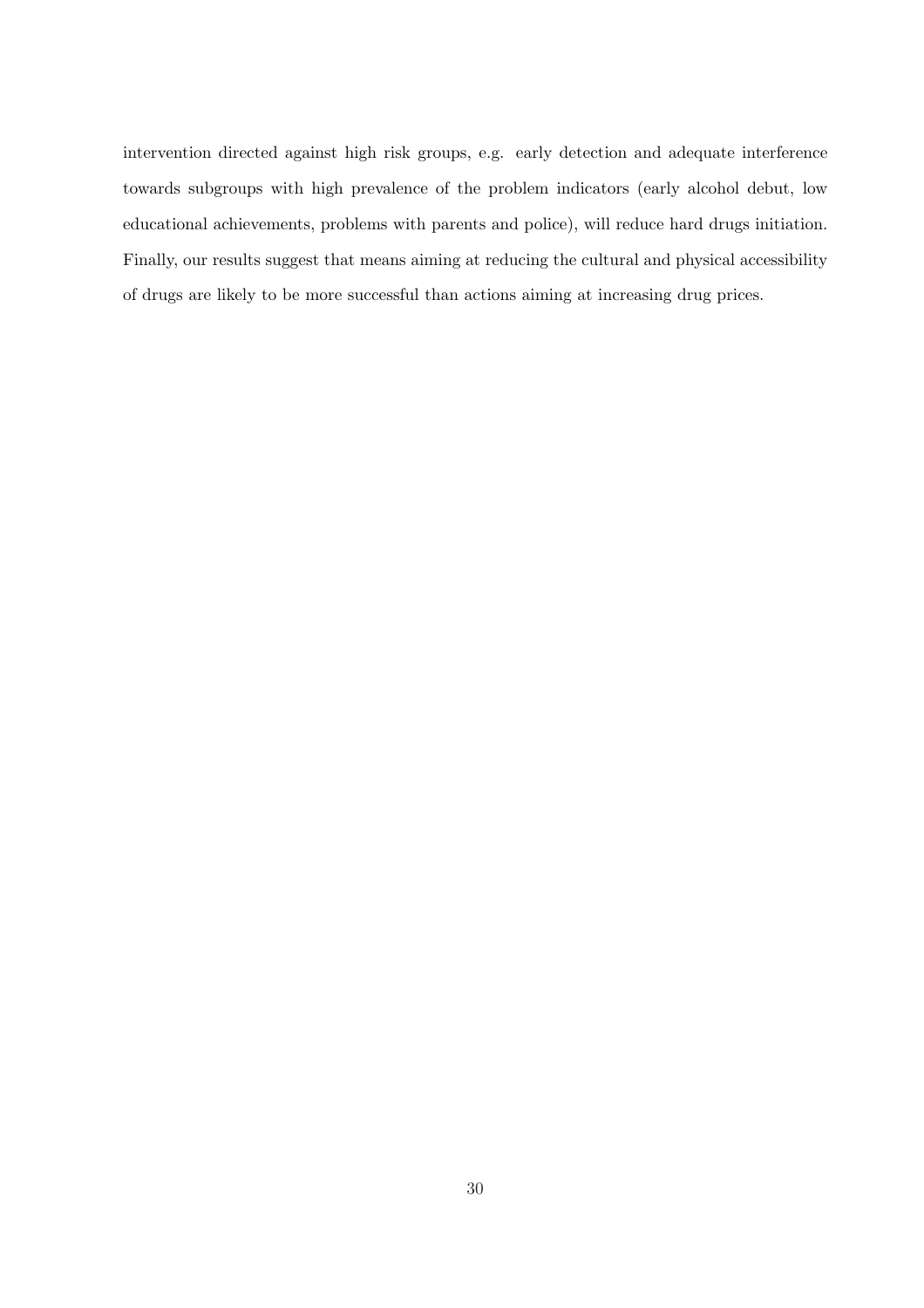#### References

- Albert, J. and Chib, S. Bayesian Analysis of Binary and Polychotomous Response Data. Journal of the American Statistical Association 1993; 88; 669-779.
- Beenstock M, Rahav, G. Testing Gateway Theory: do cigarette prices affect illicit drug use? Journal of Health Economics 2002; 21: 679-698.
- Becker G.S, Murphy K.M. A Theory of Rational Addiction. Journal of Political Economy 1988; 96: 675-700.
- Bretteville-Jensen, A.L. and Biorn, E. Do prices count? A micro-econometric study of illicit drug consumption based on self-reported data, Empirical Economics 2004; 29(3): 673-695.
- Bretteville-Jensen, A.L., Melberg, H.O. and Jones, A. Sequential patterns of drug use initiation - can we believe in the gateway theory? The B.E. Journal of Economic Analysis & Policy, 2008, 8 (2) (Contributions), Article 1.
- Chib, S. Analysis of Treatment Response Data without the joint distribution of Potential Outcomes. Journal of Econometrics 2007; 140: 401-412.
- Chib, S. and Greenberg, E. Understanding the Metropolis-Hastings algorithm. American Statistician 1995; 49: 327-35.
- Chib, S. and Greenberg, E. Analysis of multivariate probit models. Biometrika 1998; 85: 347-361.
- Chib, S. and Jacobi, L. Modeling and Calculating the Effect of Treatment at Baseline from Panel Outcomes. Journal of Econometrics 2007; 140: 781-801.
- DeSimone J. Is marijuana a gateway drug? Eastern Economic Journal 1998; 24: 149-164.
- Ellgren M, Spano, S.M, Hurd Y.L. Adolescent cannabis exposure alters opiate intake and opioid limbic neuronal populations in adult rats. Neuropsychopharmacology 2007; 32: 607-615.
- EMCDDA. Annual report 2007: The state of the drugs problems in Europe. European Monitoring Centre for Drug use and Drug Addiction, Lisbon, Portugal, 2007.
- Fergusson DM, Boden JM and Horwood LJ. Cannabis use and other illicit drug use: testing the cannabis gateway hypothesis. Addiction 2006; 101: 556-569.
- Kandel D.B. Stages in adolescent involvement in drug use. Science 1975; 190: 912-914.
- Kandel D.B (ed.). Stages and pathways of drug involvement: Examining the gateway hypothesis. Cambridge, England: Cambridge University Press, 2002.
- Kandel, D.B., Yamaguchi, K. and Klein, L.C. Comments to Fergusson et al. 2006, Addiction; 101: 470-472.
- Lynskey M.T, Vink J.M, Boomsma D.I. Early onset of cannabis use and progression to other drug use in a sample of Dutch twins. Behavior Genetics 2006; 36 (2): 195-199.
- Melberg H.O, Bretteville-Jensen A.L, Jones A. Is cannabis a gateway to hard drugs? HEDG working paper no 07/01, Department of Economics and Related Studies, University of York, UK, 2007.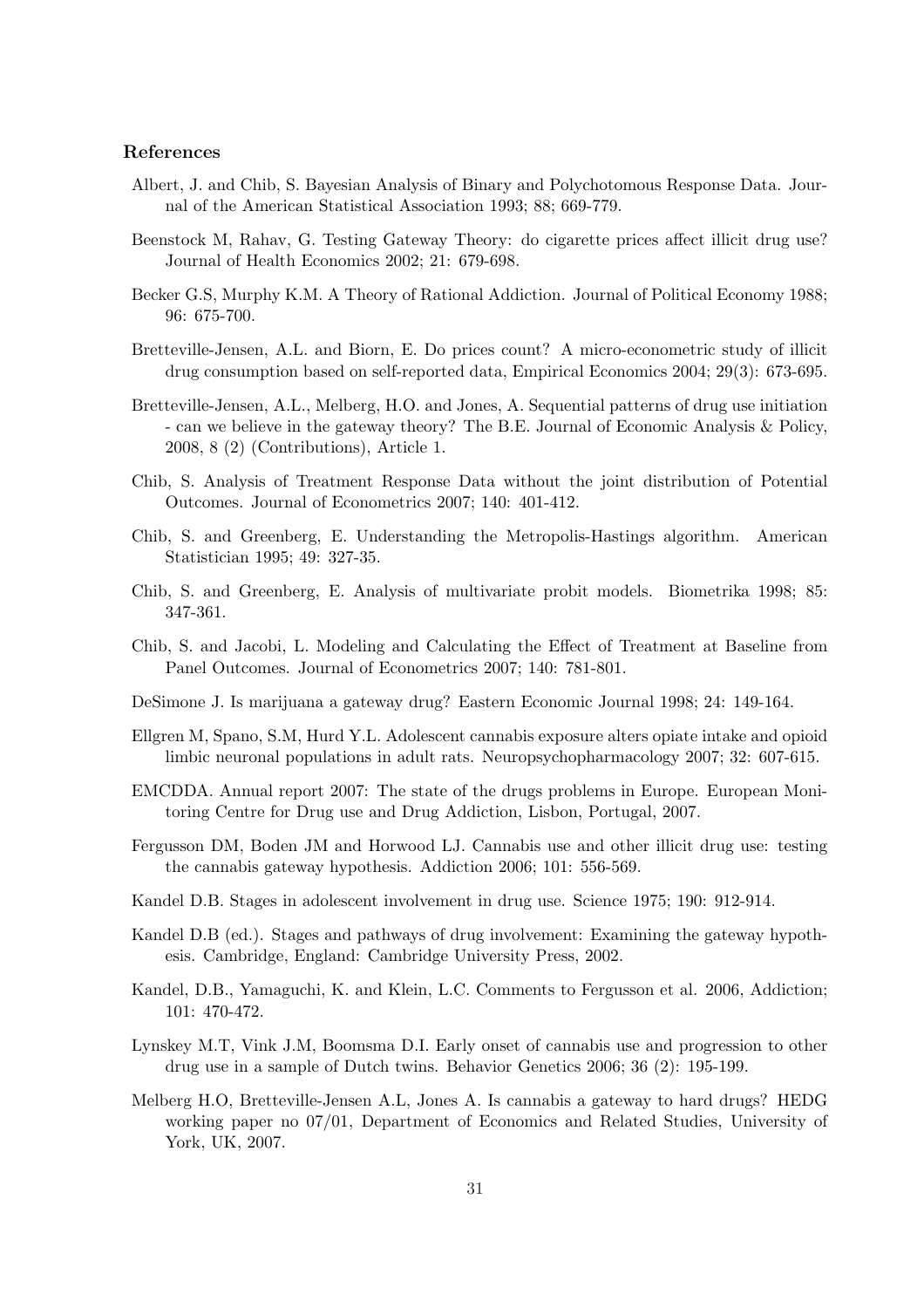- Morral A.R, McCaffrey D.F, Paddock S.M. Reassessing the marijuana gateway effect. Addiction 2002; 97: 1493-1504.
- Pudney S. The road to ruin? Sequences of initiation to drug use and crime in Britain. Economic Journal 2003; 113: 182-198.
- Reinarman, C., Cohen, P.D.A. and Kaal, H.L. The limited relevance of drug policy: cannabis in Amsterdam and in San Francisco, American Journal of Public Health, 94(5), 2004.
- Skog O.J. The validity of self-reported drug use. British Journal of Addiction 1992; 87: 539-548.
- Van Ours, J.C. Is cannabis a stepping-stone for cocaine? Journal of Health Economics 2003; 22: 539-554.
- Van Ours, J.C., Williams, J. Cannabis prices and dynamics of cannabis use. Journal of Health Economics 2007; 26: 578596.
- World Drug Report 2007: Volume 1, Analysis. Office on Drugs and Crime, United Nations Publication, 2007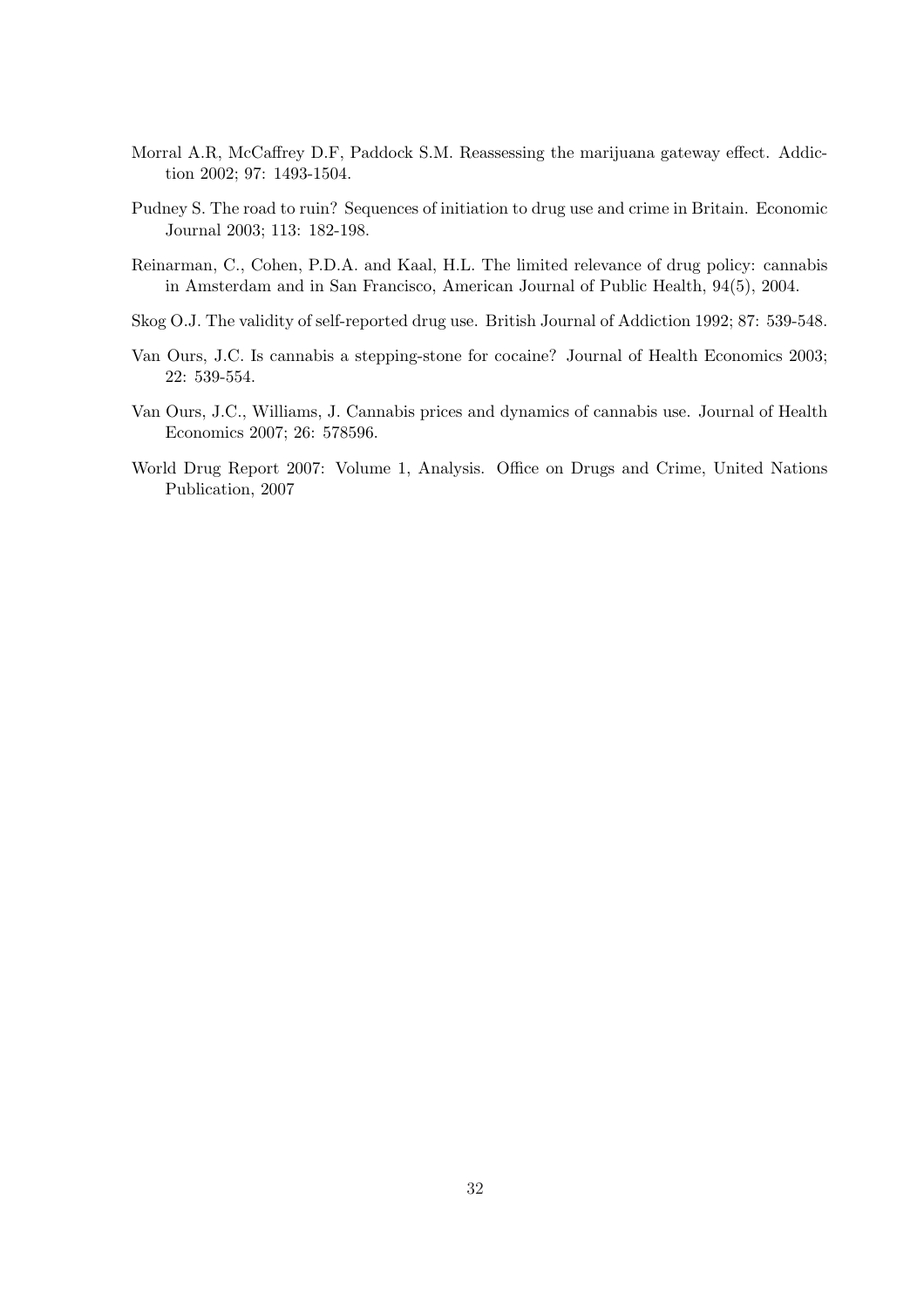### 9 Appendix A: Markov Chain Monte Carlo Methods

#### 9.1 Prior-Posterior Analysis

Due to the structure of the likelihood function, the posterior distribution  $\pi(\theta | h, c, W)$  of the vector of model parameters  $\theta = (\beta_0, \beta_1, \alpha, \gamma, \rho_0, \rho_1)$  is not readily estimable via Markov Chain Monte Carlo (MCMC) methods. We can however, exploit the ideas in Albert and Chib (1993) and include the latent drug intake variables in the parameter space and work with the augmented posterior distribution  $\pi(\theta, \mathbf{c}_i^*, \mathbf{h}_{ji}^* | \mathbf{h}, \mathbf{c}, \mathbf{W})$ . which is given by the expression

$$
\pi(\boldsymbol{\theta}, \mathbf{h}_{ji}^*, \mathbf{c_i}^* | \mathbf{h}, \mathbf{c}, \mathbf{W}) \propto \pi(\boldsymbol{\theta}) p(\mathbf{h}, \mathbf{c}, \mathbf{h_i}^*, \mathbf{c_i}^* | \mathbf{W}, \boldsymbol{\theta}),
$$

where the joint likelihood of the augmented parameter space  $p(h, \mathbf{c}, \mathbf{h}_{ji}^*, \mathbf{c_i}^* | \mathbf{W}, \boldsymbol{\theta})$  takes the form

$$
\prod_{i=1}^{N} \mathcal{N}_2(h_{ji}^*, c_i^* | \mathbf{W}'_{ji} \delta, \Omega_j) \left[ I \{ c_i^* \le 0 \}^{1-c_i} + I \{ c_i^* > 0 \}^{c_i} \right] \left[ I \{ h_i^* \le 0 \}^{1-h_i} + I \{ h_i^* > 0 \}^{h_i} \right] \tag{9.1}
$$

 $h_i = h_{0i}$  if  $c_i = 0$  and  $h_i = h_{1i}$  if  $c_i = 1$ . The prior distribution is given by expression (9.2). The resulting joint posterior distribution is of a type that can be efficiently processed by MCMC methods. We propose the following a six step MCMC chain to generate draws from the posterior distribution. We let  $\mathbf{c} = (\mathbf{c}_0, \mathbf{c}_1)$  where  $\mathbf{c}_0 = (c_i : i \in N_0)$  and  $\mathbf{c}_1 = (c_i : i \in N_1)$  represent the cannabis observations under the two possible cannabis states; with a similar convention for the latent cannabis intake is  $\mathbf{c}^* = (\mathbf{c}_0^*, \mathbf{c}_1^*)$ . We propose the following algorithm to generate draws from the posterior distribution for the extended gateway model proposed in Section 4.1-2. The algorithm is run for M (for example  $M = 10,000$ ) iterations. A burn-in phase of 1,000 iterations is used to ensure that MCMC chain has converged to the posterior distribution of interest.

### MCMC Algorithm:

- 1. Initialize  $\beta_j, \alpha, \gamma, \rho_j, \{c_i^*\}$  for  $j = 0, 1$
- 2. Sample  $h_{j,i}^*[h_i, c_i, c_i^*, \beta, \alpha, \gamma, \rho \text{ for all subjects in } N_1 \text{ from the conditional truncated normal.}$  $N(h_{j,i}^{*}|\mathbf{w}_{1h,i}^{'}\boldsymbol{\beta}_j+\mathbf{w}_{2h,i}^{\prime}\boldsymbol{\alpha}+\rho_j(c_i^{*}-\mathbf{w}_{c,i}^{'}\boldsymbol{\gamma}),1-\rho_j^2)\left[I\{h_i^{*}\leq 0\}^{1-h_i}+I\{h_i^{*}>0\}^{h_i}\right]$
- 3. Sample  $c_i^* | h_i, c_i, h_i^*, \beta_j, \gamma, \rho_j$  from the conditional truncated normal

$$
N(c_i^*|\mathbf{w}'_{c,i}\boldsymbol{\gamma}+\rho_j(h_i^*-\mathbf{w}'_{1h,i}\boldsymbol{\beta}_j-\mathbf{w}'_{2h,i}\boldsymbol{\alpha}),1-\rho_j^2)[I\{c_i^*\leq 0\}^{1-c_i}+I\{c_i^*>0\}^{c_i}].
$$

- 4. Sample  $\gamma$ |**h**, **c**, **h**<sup>\*</sup>, **c**<sup>\*</sup>,  $\beta$ ,  $\alpha$ ,  $\rho$  from  $\mathcal{N}_k(\gamma|\hat{\gamma}, \mathbf{G})$ , where  $\hat{\gamma} = \mathbf{G}[\mathbf{G}_0^{-1} \mathbf{g}_0 +$  $\overline{C}$  $\sum_{i\in N}\mathbf{w}_{c,i}\sigma_j^{-2}(c_i^*-\rho_j\hat{h_i})$ ∗ )],  $\mathbf{G} = [\mathbf{G}_0^{-1} +$  $\stackrel{\circ}{\phantom{}_{\sim}}$  $_{i\in N}\operatorname{w}_{c,i}\sigma_{j}^{-2}\operatorname{w}_{c,i}^{\prime}]^{-1},$ with  $\sigma_j^2 = (1 - \rho_j^2)$  and  $\hat{h_i}$  $\boldsymbol{v}^* = h_i^* - \mathbf{w}'_{1h,i} \boldsymbol{\beta}_j - \mathbf{w}'_{2h,i} \boldsymbol{\alpha}.$
- 5. Sample  $\beta_j$ |**h**, **c**, **h**<sup>\*</sup>, **c**<sub>1</sub><sup>\*</sup>,  $\gamma$ ,  $\rho$  from  $\mathcal{N}_p(\beta|\hat{\beta}, \mathbf{B})$ , where

$$
\hat{\beta}_j = \mathbf{B}_j[\mathbf{B}_{j,0}^{-1}\mathbf{b}_{j,0} + \sum_{i \in N_j} \mathbf{w}_{1h,i} \sigma_j^{-2} (h_i^* - \mathbf{w}_{2h,i}' \alpha - \rho_j \hat{c}_i^*)],
$$
  
\n
$$
\mathbf{B}_j = [\mathbf{B}_{j,0}^{-1} + \sum_{i \in N_j} \mathbf{w}_{1h,i} \sigma_j^{-2} \mathbf{w}_{1h,i}' ]^{-1} \text{ with } \sigma_j^2 = (1 - \rho_j^2),
$$
  
\nand  $\hat{c}_i^* = c_i^* - \mathbf{w}_{c,i}' \gamma$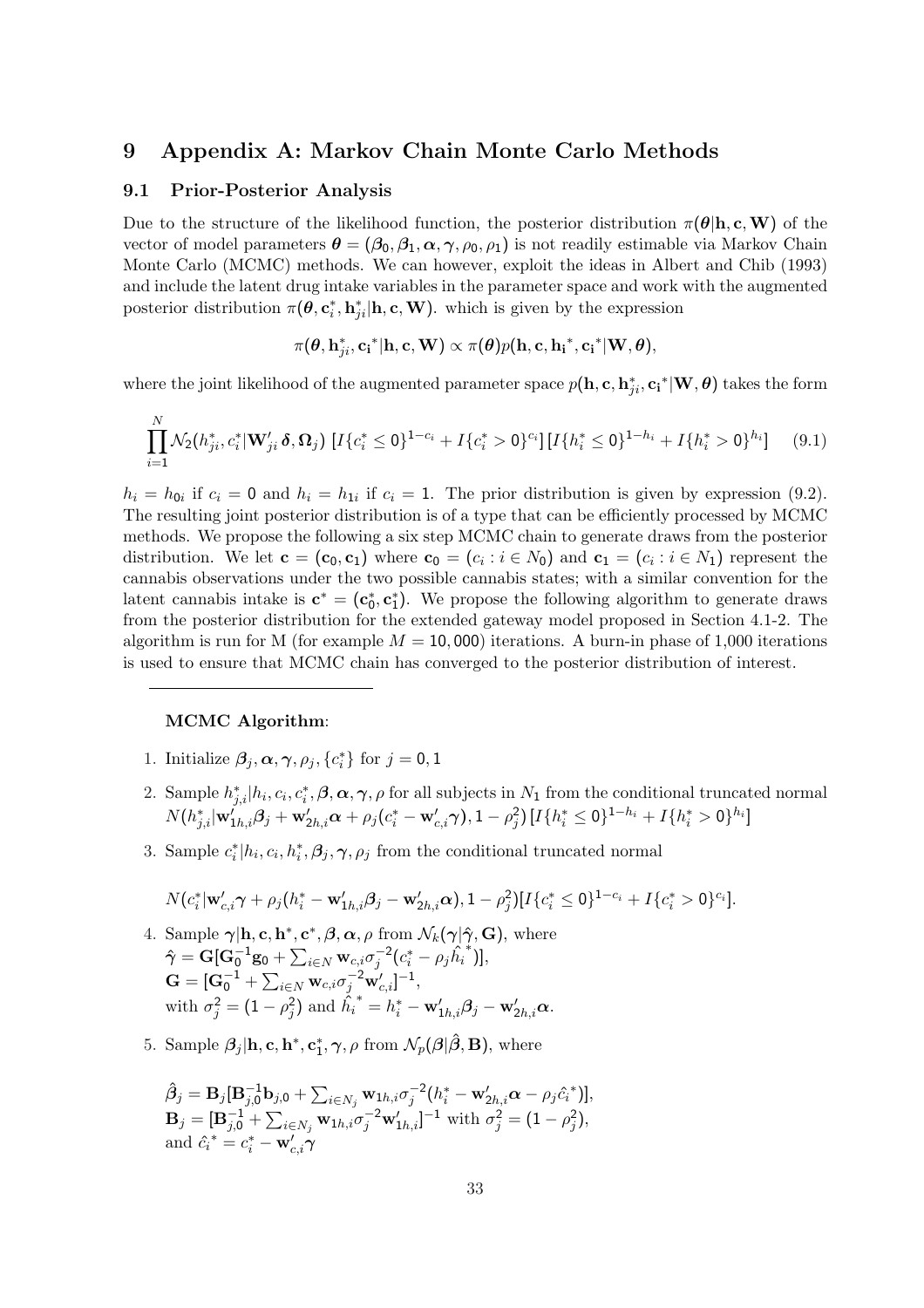6. Sample  $\alpha | h, c, h^*, c_1^*, \gamma, \rho \text{ from } \mathcal{N}_m(\alpha | \hat{\alpha}, \mathbf{A})$ , where  $\hat{\boldsymbol{\alpha}} = \mathbf{A} [\mathbf{A}_0^{-1} \mathbf{a}_0 +$  $\overline{C}$  $\sum_{i\in N} \mathbf{w}_{2h,i} \sigma_j^{-2} (h_i^*-\mathbf{w}'_{1h,i}\boldsymbol{\beta}_j-\rho_j \hat{c_i}^*)],$  ${\bf A} = [{\bf A}_0^{-1} \, + \,$  $\overline{\mathbf{v}}$  $\sum_{i \in N_j} \mathbf{w}_{2h,i} \sigma_j^{-2} \mathbf{w}'_{2h,i}$ ]<sup>-1</sup> with  $\sigma_j^2 = (1 - \rho_j^2)$ ,

7. Sample  $\rho_j | \mathbf{h}_j, \mathbf{s}_j, \mathbf{h}_j^*, \mathbf{s}_j^*, \boldsymbol{\beta}_j, \boldsymbol{\gamma}$ , for  $j = 0, 1$  from an MH step described below.

8. Goto 2

Since the full conditional distribution of the correlation coefficient  $\rho_i$  is not tractable, we update the parameters using the Metropolis Hastings algorithm. Following Chib and Greenberg (1995,1998) we generate proposal values  $\rho'_j$  from a tailored student-t density  $t_\nu(\mu_j, V_j)$  where  $\mu_j$ is the approximate mode of

$$
\ln\left(\prod_{I\in I_j}\mathcal{N}(h_i^*,s_i^*|\mathbf{W}_i\boldsymbol{\delta}_j,\boldsymbol{\Omega}_j)\right)
$$

and V is the inverse Hessian of this density evaluated at  $\mu_i$ . We accept the proposal value with probability of move  $\alpha_i$  where

$$
\alpha_j = \left\{1, \frac{\pi(\rho'_j) \prod_{i \in I_j} \mathcal{N}(h_i^*, s_i^* | \mathbf{W}_i \boldsymbol{\delta}_j, \mathbf{\Omega_j}) \times t_{\nu}(\rho_j | \mu_j, V_j)}{\pi(\rho_j) \prod_{i \in I_j} \mathcal{N}(h_i^*, s_i^* | \mathbf{W}_i \boldsymbol{\delta}_j, \mathbf{\Omega}_j) \times t_{\nu}(\rho'_j | \mu_j, V_j)}\right\}
$$

#### 9.2 Prior Posterior Analysis

To formulate our prior assumptions we first follow standard practice and specify normal prior distributions for the slope parameters and the correlation coefficient. For the correlation coefficient the normal prior is restricted to the region  $R = \{-1 \lt \rho_i \lt 1\}$  to ensure the positive definiteness of the correlation matrix  $\Omega_i$ . Assuming that the parameters are a priori independent, the prior distribution of the coefficient vector,  $\theta$  is given by

$$
\pi(\boldsymbol{\theta}) = \mathcal{N}_m(\boldsymbol{\alpha}|\boldsymbol{a}_0,\mathbf{A}_0) \; \mathcal{N}_q(\boldsymbol{\gamma}|\boldsymbol{g}_0,\mathbf{G}_0) \; \prod_{j=1}^1 \mathcal{N}_p(\boldsymbol{\beta}_j|\boldsymbol{b}_{j0},\mathbf{B}_{j0}) \; \mathcal{N}(\rho_j|r_{jo},R_{j0}) \times R.
$$

The prior means are set based on a fitting of our model to the 2002 survey data using these prior distributions centered at zero (to express our apriori ignorance) and with a prior variance of 5 for the slope parameters and 1 for the correlation parameters. We fit the model described in the previous section to the 2002 data without the non-western and price variables for which we have insufficient information.

For our analysis of the 2006 data we then specify the prior means of for  $(\beta_0, \beta_1, \alpha, \gamma)$  in terms of the means of the posterior distribution based on the 2002 data as follows:

$$
b_{00} = (-0.11, -0.36, -1.04, 1.61, -0.28, 0, 0), b_{10} = (0.66, -0.43, -1.40, 2.21, 1.0, 0, 0),
$$
  
\n
$$
a_0 = (1.29, -1.78, 0.78, 0.18, 0.32, -0.24, 0.62, 0.44, 0, 0.10, 0.15),
$$
  
\n
$$
g_0 = (-1.22, -0.35, 0.04, 0.08, 0.40, 0, 0, 0.64, 0.47, 0.48, -0.19, 0.06, 0.62, 0, 0.25, 0.14).
$$

These prior means reflect our updated prior assumptions about the coefficients in the cannabis and hard drug models after seeing the 2002 data. For example, our specification of  $b_{00}$  and  $b_{10}$ suggest that accessibility factors affect hard drug uptake, and do so in a different way depending on previous cannabis use. The lower prior means for the seizure and prevalence variables for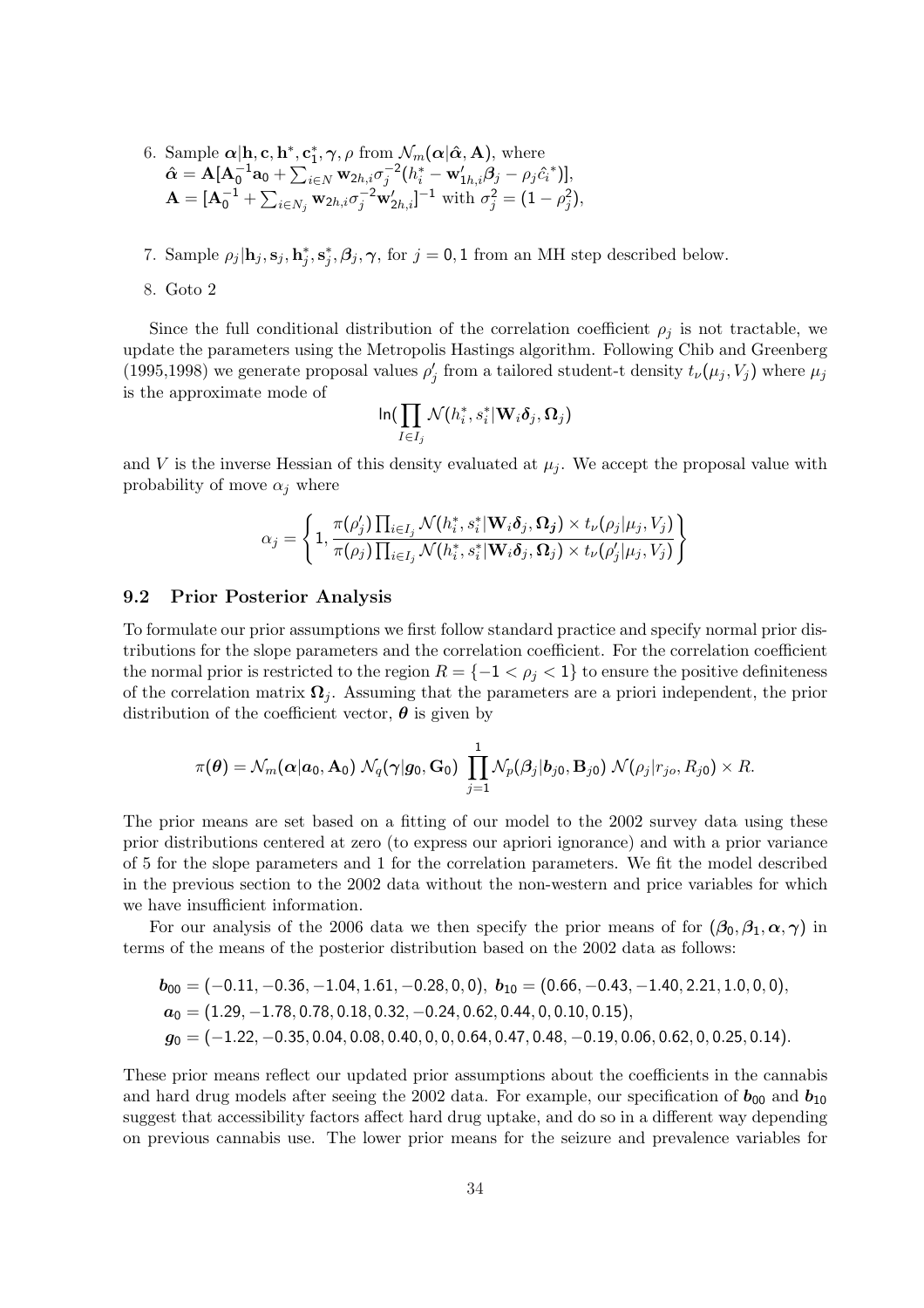subjects without previous cannabis use (1.61, −0.28) compared to those with prior use (2.21, 1.0) express a prior belief that previous cannabis affects hard drub uptake via transmission channels 2 and 3. The positive prior mean of 1.29 on the gateway coefficient assumes that previous cannabis use affect hard drub uptake directly (via transmission channels 1 and/or 4). Note that we have set the prior means of the non-western and price variables at zero since we cannot update our prior ignorance based on the 2002 data. To ensure that our prior assumptions can be updated based on the new data in the form of the likelihood, we formulate flexible priors around these specified means. In particular, we set the variances for all slope coefficient at 2. Based on the 2002 data analysis, we center the prior distributions of the correlation parameters  $(\rho_0, \rho_1)$  at 0.15 and 0 with a variance of 1.

#### 9.3 Predictive Analysis

The marginal predictive probabilities of hard drug use  $Pr(h_{j,n+1} = 1 | c, h, W)$ ,  $j = 0, 1$  can be computed based on the predictive distributions of the latent hard drug intake. To generate draws from  $p(h_{j,n+1}^*|\mathbf{h}, \mathbf{s}, \mathbf{W}, \mathbf{w}_{h,n+1})$  we exploit the fact that the conditional predictive distribution  $p(h_{j,n+1}^*|\hat{\mathbf{h}}, \mathbf{s}, \mathbf{W}, \mathbf{w}_{h,n+1}, \boldsymbol{\beta}_j, \boldsymbol{\alpha})$  is of a known form. To obtain the marginal predictive distribution we integrate numerically over the parameters using the corresponding posterior distribution and over  $w_{h,n+1}$  using the empirical distribution of the data. This can be done in a straight forward manner by extending the model fitting algorithm, that generates draws of the model parameters from the posterior distribution, with the following steps at each iteration g of the algorithm:

- Sample  $\mathbf{w}_{1h,n+1}^{(g)}$  and  $\mathbf{w}_{2h,n+1}^{(g)}$  from the full set of covariates
- Draw  $h_{n+1}^{*(g)}$  from  $\mathcal{N}(h_{j,n+1}^{*(g)}|\mathbf{w}_{1h,i}^{g'}\beta_j^{(g)} + \mathbf{w}_{2h,i}^{g'}\alpha^{(g)}, 1)$  where  $\beta_j^{(g)}$  $j^{(g)}$  and  $\alpha^{(g)}$  are the parameter values at the current g'th iteration of the MCMC algorithm
- Store values

The resulting draws  $[h_{j,n+1}^{*^1}, h_{j,n+1}^{*^2},...,h_{j,n+1}^{*^M}]$  are from the marginal predictive distribution of latent hard drug intake. From these draws we can immediately compute the probabilities of hard drug intake as

$$
\text{Pr}(h_{j,n+1}=1|\mathbf{c},\mathbf{h},\mathbf{W})=\frac{1}{M}\sum_{g=1}^{M}I[h_{j,n+1}^{*(g)} > 0]
$$

To compute the partial predictive probabilities without accessibility effects etc we use the same approach and set the corresponding elements in  $\beta_j$  or  $\alpha$  to zero when drawing  $h_{j,n+1}^{*(g)}$  from  $\mathcal{N}(h^{*(g)}_{j,n+1}|\mathbf{w}^{g'}_{h,i}\mathbf{\beta}^{(g)}_j+\mathbf{w}^{g'}_{2h,i}\mathbf{\alpha}^{(g)},1).$ 

To compute the overall probability of hard drug use in Table 7, which is based on the conditional probability  $Pr(h_{n+1} = 1 | c_{n+1}, \mathbf{c}, \mathbf{h}, \mathbf{W})$ , we use the following steps:

- Sample  $\mathbf{w}_{1h,n+1}^{(g)}$ ,  $\mathbf{w}_{2h,n+1}^{(g)}$  and  $\mathbf{w}_{c,n+1}^{(g)}$  from the full set of covariates
- Draw  $c_{n+1}^{*(g)}$  from  $\mathcal{N}(c_{n+1}^{*(g)} | \mathbf{w}_{c,i}^{g'} \boldsymbol{\gamma}^{(g)}, 1)$  and set  $j = I[c_{n+1}^{*(g)} > 0]$ .
- Draw  $h_{n+1}^{*(g)}$  from  $\mathcal{N}(h_{j,n+1}^{*(g)} | \mathbf{w}_{h,i}^{g'} \boldsymbol{\beta}_j^{(g)} + \mathbf{w}_{2h,i}^{g'} \boldsymbol{\alpha}^{(g)} \rho_j (c_{n+1}^{*(g)} \mathbf{w}_{c,i}^{g'} \boldsymbol{\gamma}^{(g)}), 1 \rho_j^2)$
- Store values

The draws on  $h_{n+1}^{(g)}$  are then used to compute  $Pr(h_{n+1} = 1 | c_{n+1}, \mathbf{c}, \mathbf{h}, \mathbf{W}).$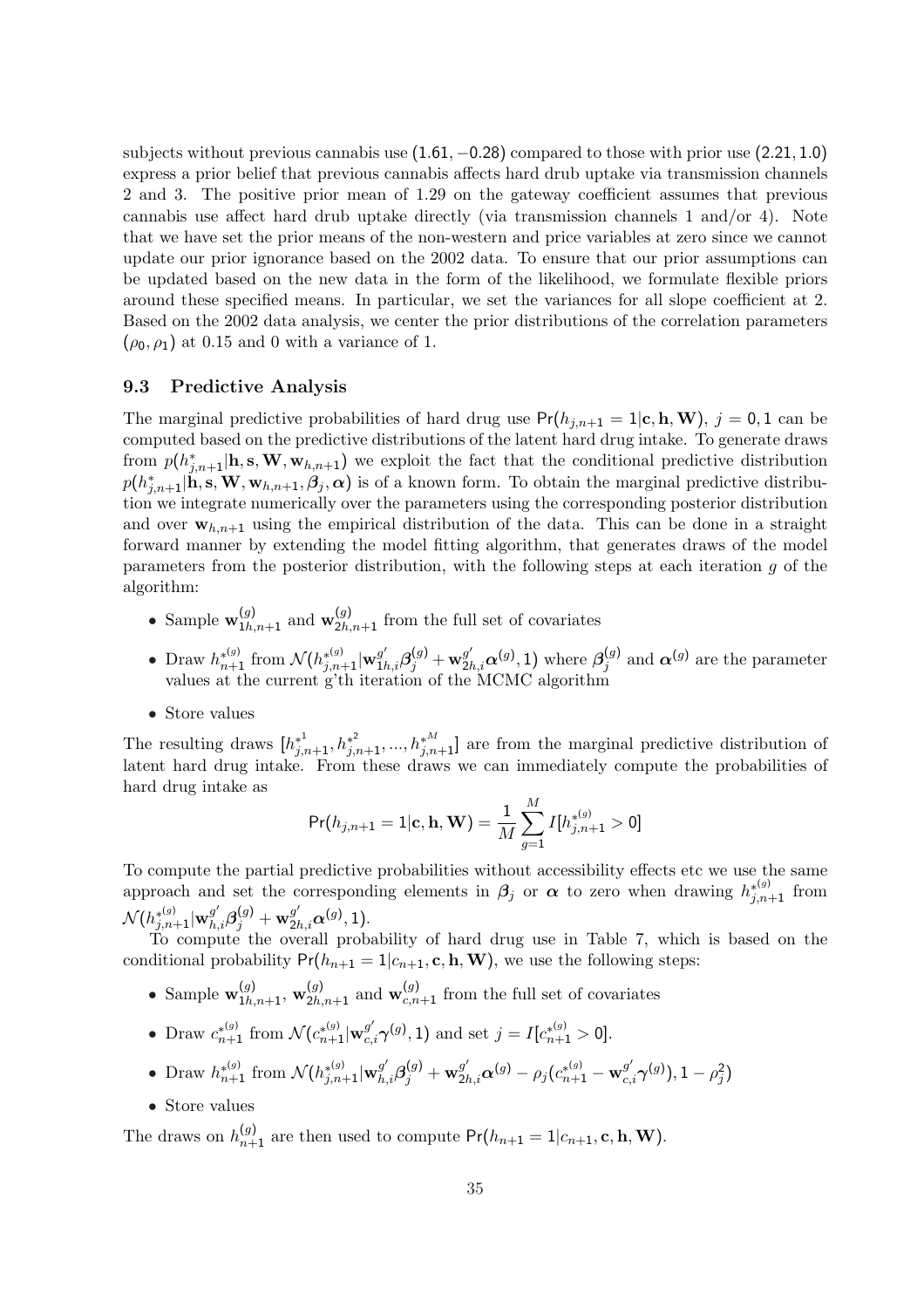## 10 Appendix B: Additional Data Summaries and Estimation Results

| Variable           | No Cannabis Use Cannabis Use |             |
|--------------------|------------------------------|-------------|
|                    | $(n=3191)$                   | $(n = 973)$ |
| obtain amphetamine | 0.31                         | 0.62        |
| obtain cocaine     | 0.23                         | 0.57        |
| obtain heroin      | 0.19                         | 0.47        |
| obtain ecstacy     | 0.29                         | 0.48        |

Table 8: Means of obtain indicators (1 indicates that subjects can obtain the drug within 3 days) for various hard drugs in the data by cannabis intake.

| User Definitions                |      | No Cannabis Use Cannabis Use only Hard Drug Use |     |
|---------------------------------|------|-------------------------------------------------|-----|
| Cannabis Hard Drugs             |      |                                                 |     |
| $freq_c \geq 1$ $freq_h \geq 1$ | 2548 | 1045                                            | 571 |
| $freq_c \geq 5$ $freq_h \geq 1$ | 3089 | 504                                             | 696 |
| $freq_c \geq 5$ $freq_h \geq 5$ | 3160 | 661                                             | 343 |

Table 9: Drug Use in the sample based on different frequency of use definitions. The second definition is the one used in the main empirical section, while the one in line 1 refers to Specification 1 in the sensitivity section and line 3 to Specification 2 in the sensitivity section.